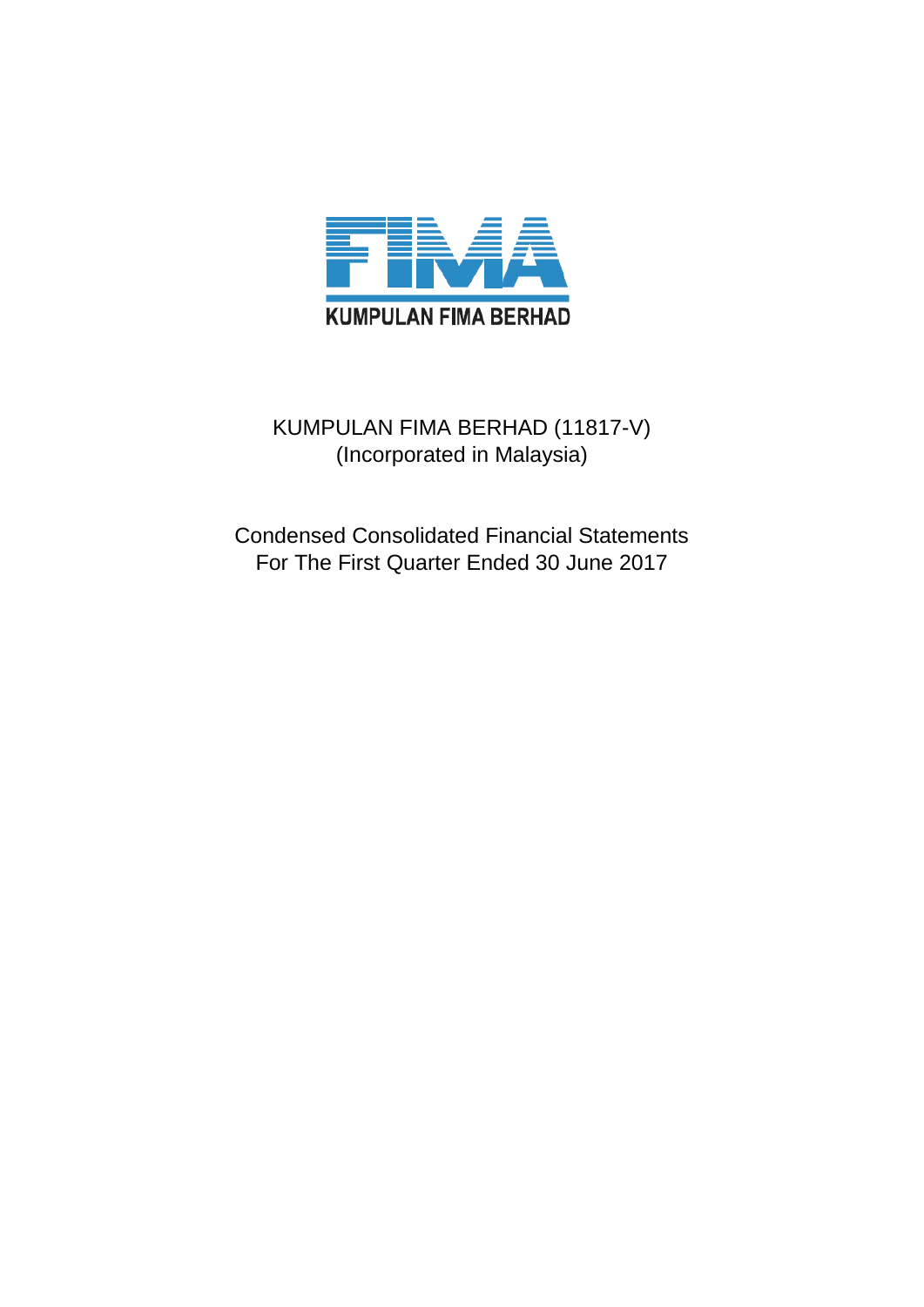

# **CONDENSED CONSOLIDATED STATEMENT OF COMPREHENSIVE INCOME FOR THE FIRST QUARTER ENDED 30 JUNE 2017** *(THE FIGURES HAVE NOT BEEN AUDITED)*

|                                                                |                | <b>Current Quarter</b> |                       |                | <b>3 Months Cumulative</b> |  |  |
|----------------------------------------------------------------|----------------|------------------------|-----------------------|----------------|----------------------------|--|--|
|                                                                |                | <b>Current</b>         | <b>Preceding Year</b> | <b>Current</b> | <b>Preceding Year</b>      |  |  |
|                                                                |                | Year                   | Corresponding         | Year           | Corresponding              |  |  |
|                                                                |                | Quarter                | Quarter               | <b>To Date</b> | <b>Period</b>              |  |  |
|                                                                | <b>Note</b>    | 30-06-2017             | 30-06-2016            | 30-06-2017     | 30-06-2016                 |  |  |
|                                                                |                | <b>RM'000</b>          | <b>RM'000</b>         | <b>RM'000</b>  | <b>RM'000</b>              |  |  |
|                                                                |                |                        |                       |                |                            |  |  |
| Revenue                                                        | A <sub>9</sub> | 121,147                | 124,819               | 121,147        | 124,819                    |  |  |
| Cost of sales                                                  |                | (77, 742)              | (78, 075)             | (77, 742)      | (78, 075)                  |  |  |
| <b>Gross profit</b>                                            |                | 43,405                 | 46,744                | 43,405         | 46,744                     |  |  |
| Other income                                                   |                | 1,437                  | 1,692                 | 1,437          | 1,692                      |  |  |
| Other items of expense                                         |                |                        |                       |                |                            |  |  |
| Administrative expenses                                        |                | (18, 388)              | (15, 732)             | (18, 388)      | (15, 732)                  |  |  |
| Selling and marketing expenses                                 |                | (1,635)                | (1, 476)              | (1,635)        | (1, 476)                   |  |  |
| Other expenses                                                 |                | (8, 263)               | (5,602)               | (8, 263)       | (5,602)                    |  |  |
|                                                                |                | (28, 286)              | (22, 810)             | (28, 286)      | (22, 810)                  |  |  |
| Finance costs                                                  |                | (141)                  | (688)                 | (141)          | (688)                      |  |  |
| Share of profit of associates                                  |                | (455)                  | 1,231                 | (455)          | 1,231                      |  |  |
| Profit before tax                                              | A9/A10         | 15,960                 | 26,169                | 15,960         | 26,169                     |  |  |
| Income tax expense                                             | B <sub>5</sub> | (6, 560)               | (8,643)               | (6, 560)       | (8,643)                    |  |  |
| Profit net of tax                                              |                | 9,400                  | 17,526                | 9,400          | 17,526                     |  |  |
| Other comprehensive income                                     |                |                        |                       |                |                            |  |  |
| Foreign currency translation differences                       |                |                        |                       |                |                            |  |  |
| for foreign operations                                         |                | (4, 380)               | 2,400                 | (4,380)        | 2,400                      |  |  |
| <b>Total comprehensive income</b><br>for the period            |                | 5,020                  | 19,926                | 5,020          | 19,926                     |  |  |
|                                                                |                |                        |                       |                |                            |  |  |
| Profit attributable to:                                        |                |                        |                       |                |                            |  |  |
| Equity holders of the Company                                  |                | 4,924                  | 11,927                | 4,924          | 11,927                     |  |  |
| Non-controlling interests                                      |                | 4,476                  | 5,599                 | 4,476          | 5,599                      |  |  |
| Profit for the period                                          |                | 9,400                  | 17,526                | 9,400          | 17,526                     |  |  |
| <b>Total comprehensive income</b><br>attributable to:          |                |                        |                       |                |                            |  |  |
| Equity holders of the Company                                  |                | 1,645                  | 13,833                | 1,645          | 13,833                     |  |  |
|                                                                |                |                        |                       |                |                            |  |  |
| Non-controlling interests<br><b>Total comprehensive income</b> |                | 3,375                  | 6,093                 | 3,375          | 6,093                      |  |  |
| for the period                                                 |                | 5,020                  | 19,926                | 5,020          | 19,926                     |  |  |
| Earnings per share attributable                                |                |                        |                       |                |                            |  |  |
| to equity holders of the Company:                              |                |                        |                       |                |                            |  |  |
| Basic earnings per share (sen)                                 | <b>B13</b>     | 1.74                   | 4.31                  | 1.74           | 4.31                       |  |  |
|                                                                |                |                        |                       |                |                            |  |  |

*(The condensed consolidated statement of comprehensive income should be read in conjunction with the audited* financial statements for the year ended 31 March 2017 and the accompanying explanatory notes attached to the *interim financial statements).*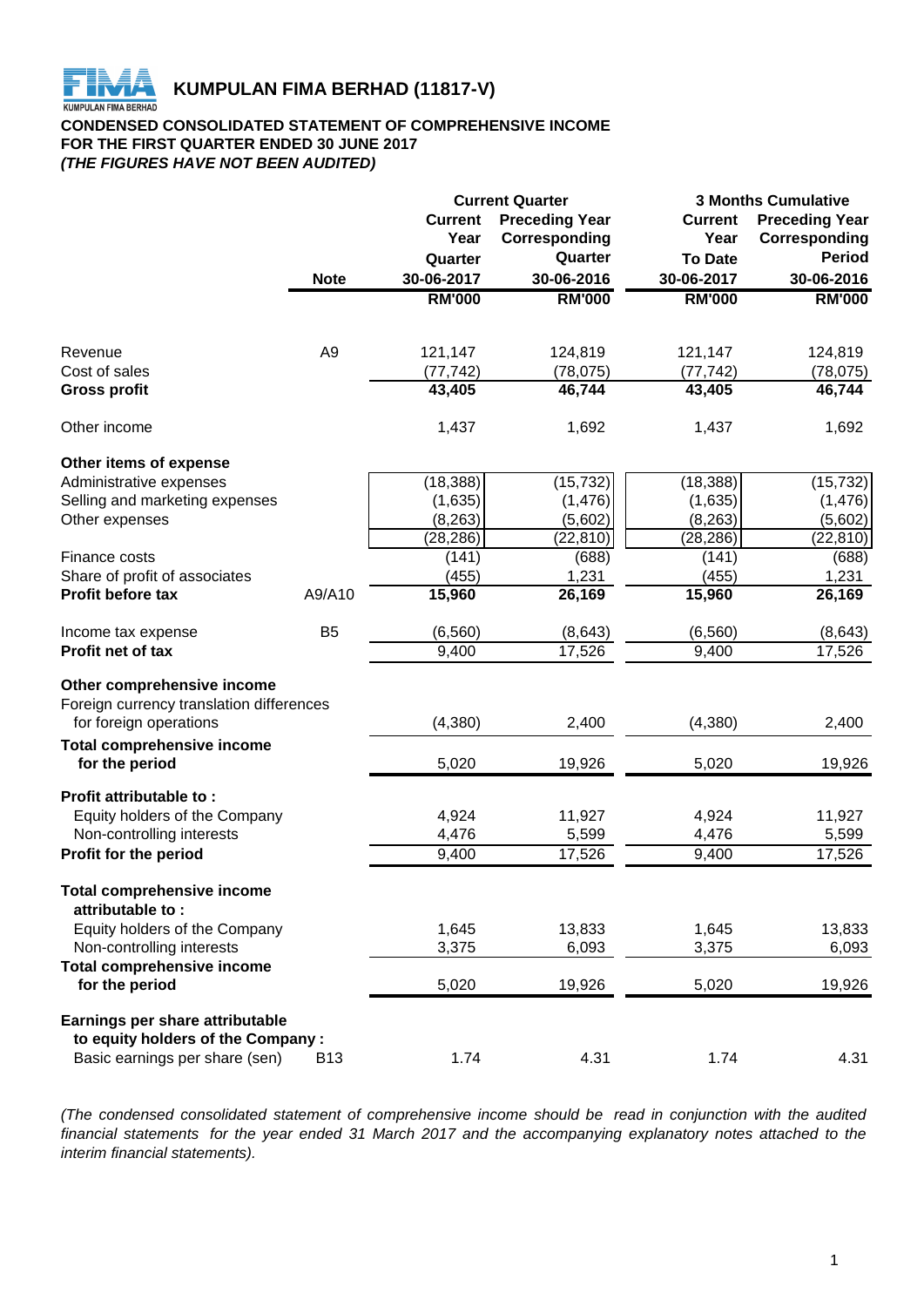# **CONDENSED CONSOLIDATED STATEMENT OF FINANCIAL POSITION AS AT 30 JUNE 2017**

|                                                      | As At<br>30-06-2017<br>(unaudited) | As At<br>31-03-2017<br>(audited) |
|------------------------------------------------------|------------------------------------|----------------------------------|
|                                                      | <b>RM'000</b>                      | <b>RM'000</b>                    |
| <b>ASSETS</b>                                        |                                    |                                  |
| Non-current assets                                   |                                    |                                  |
| Property, plant and equipment                        | 315,843                            | 319,119                          |
| Investment properties                                | 68,056                             | 68,464                           |
| <b>Biological assets</b>                             | 159,086                            | 156,208                          |
| Investment in associates                             | 44,148                             | 46,516                           |
| Deferred tax assets                                  | 9,102                              | 6,966                            |
| Goodwill on consolidation                            | 12,710                             | 12,710                           |
|                                                      | 608,945                            | 609,983                          |
| <b>Current assets</b>                                |                                    |                                  |
| Inventories                                          | 82,560                             | 82,812                           |
| Trade receivables                                    | 142,066                            | 108,149                          |
| Other receivables                                    | 34,530                             | 32,552                           |
| Cash and bank balances                               | 317,572                            | 390,780                          |
|                                                      | 576,728                            | 614,293                          |
| <b>TOTAL ASSETS</b>                                  | 1,185,673                          | 1,224,276                        |
| <b>EQUITY AND LIABILITIES</b>                        |                                    |                                  |
| Equity attributable to equity holders of the Company |                                    |                                  |
| Share capital                                        | 311,670                            | 311,670                          |
| Other reserves                                       | 138,375                            | 141,654                          |
| Retained earnings                                    | 320,303                            | 315,379                          |
|                                                      | 770,348                            | 768,703                          |
| Non-controlling interests                            | 256,732                            | 257,704                          |
| <b>Total equity</b>                                  | 1,027,080                          | 1,026,407                        |
|                                                      |                                    |                                  |
| <b>Non-current liabilities</b>                       |                                    |                                  |
| Finance lease obligations                            | 16,012                             | 16,176                           |
| Retirement benefit obligations                       | 1,805                              | 1,837                            |
| Deferred tax liabilities                             | 32,743                             | 32,922                           |
|                                                      | 50,560                             | 50,935                           |
| <b>Current liabilities</b>                           |                                    |                                  |
| Finance lease obligations                            | 624                                | 624                              |
| Short term borrowings                                | 19,443                             | 14,516                           |
| Trade and other payables                             | 66,092                             | 112,459                          |
| Provisions                                           | 17,268                             | 16,947                           |
| Tax payable                                          | 4,606                              | 2,388                            |
|                                                      | 108,033                            | 146,934                          |
| <b>Total liabilities</b>                             | 158,593                            | 197,869                          |
| <b>TOTAL EQUITY AND LIABILITIES</b>                  | 1,185,673                          | 1,224,276                        |
|                                                      |                                    |                                  |
| Net assets per share (RM)                            | 2.73                               | 2.72                             |

*(The condensed consolidated statement of financial position should be read in conjunction with the audited* financial statements for the year ended 31 March 2017 and the accompanying explanatory notes attached to the *interim financial statements).*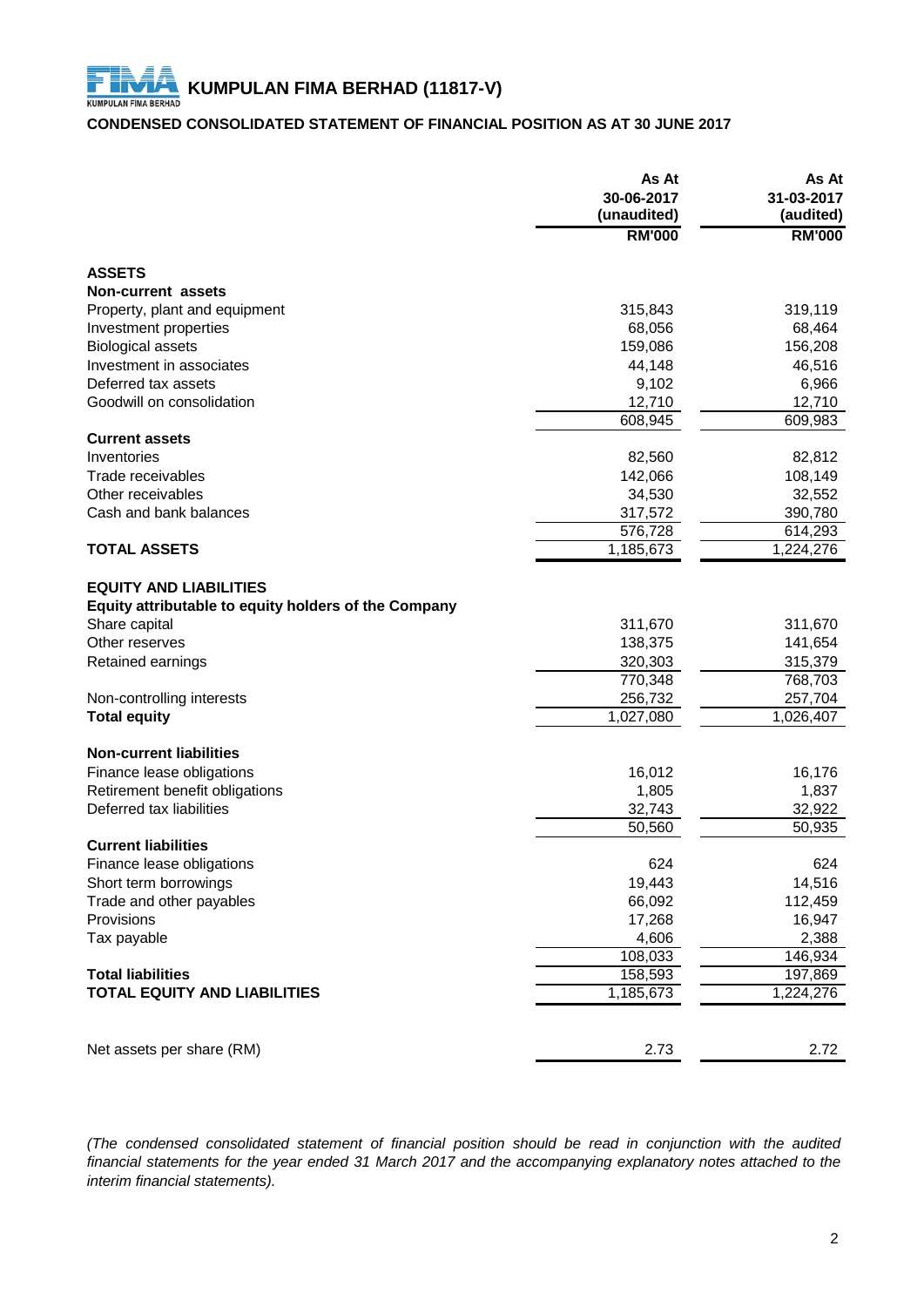

**CONDENSED CONSOLIDATED STATEMENT OF CHANGES IN EQUITY FOR THE FIRST QUARTER ENDED 30 JUNE 2017**

|                                                                                           |                          |                                      |                    |                                     |                                    | Attributable to Equity Holders of the Company                      |                                        |                                |                                                      |                   |                                  |                        |
|-------------------------------------------------------------------------------------------|--------------------------|--------------------------------------|--------------------|-------------------------------------|------------------------------------|--------------------------------------------------------------------|----------------------------------------|--------------------------------|------------------------------------------------------|-------------------|----------------------------------|------------------------|
|                                                                                           |                          |                                      |                    |                                     | Non-distributable<br>Distributable |                                                                    |                                        |                                |                                                      |                   |                                  |                        |
|                                                                                           | <b>Share</b><br>capital  | <b>Share</b><br>premium <sup>*</sup> | reserves           | <b>Other</b> Revaluation<br>reserve | Capital<br>reserve                 | Capital<br>reserve<br>arising from<br>bonus issue in<br>subsidiary | Employee<br>share<br>option<br>reserve | Foreign<br>exchange<br>reserve | <b>Retained</b><br>earnings                          | <b>Total</b>      | Non-<br>controlling<br>interests | <b>Total</b><br>equity |
| Group                                                                                     | <b>RM'000</b>            | <b>RM'000</b>                        | <b>RM'000</b>      | <b>RM'000</b>                       | <b>RM'000</b>                      | <b>RM'000</b>                                                      | <b>RM'000</b>                          | <b>RM'000</b>                  | <b>RM'000</b>                                        | <b>RM'000</b>     | <b>RM'000</b>                    | <b>RM'000</b>          |
| At 1 April 2017<br>Total comprehensive income for the period                              | 311,670                  | $\overline{\phantom{a}}$             | 141,654<br>(3,279) | 81,848                              | 437                                | 66,459                                                             |                                        | (7,090)<br>(3,279)             | 315,379<br>4,924                                     | 768,703<br>1,645  | 257,704<br>3,375                 | 1,026,407<br>5,020     |
| <b>Transactions with owners</b><br>Dividend paid to minority shareholders of a subsidiary | $\overline{\phantom{a}}$ | $\overline{\phantom{a}}$             |                    | $\overline{\phantom{a}}$            | $\overline{\phantom{a}}$           | $\overline{\phantom{a}}$                                           | $\sim$                                 |                                | $\sim$                                               | $\overline{a}$    | (4, 347)                         | (4, 347)               |
| Total transaction with owners                                                             |                          |                                      |                    |                                     |                                    |                                                                    |                                        |                                |                                                      |                   | (4, 347)                         | (4, 347)               |
| At 30 June 2017                                                                           | 311,670                  | $\overline{\phantom{a}}$             | 138,375            | 81,848                              | 437                                | 66,459                                                             | $\sim$                                 | (10, 369)                      | 320,303                                              | 770,348           | 256,732                          | 1,027,080              |
| At 1 April 2016<br>Total comprehensive income for the period                              | 276,968                  | 24,713                               | 138,002<br>1,906   | 87,471                              | 437                                | 66,459                                                             | 4,427                                  | (20, 792)<br>1,906             | 308,617<br>11,927                                    | 748,300<br>13,833 | 250,986<br>6,093                 | 999,286<br>19,926      |
| <b>Transactions with owners</b>                                                           |                          |                                      |                    |                                     |                                    |                                                                    |                                        |                                |                                                      |                   |                                  |                        |
| Purchase of treasury shares by a subsidiary<br>Share options exercised                    | 449                      | 402                                  | (185)              |                                     | $\overline{\phantom{a}}$           | $\blacksquare$<br>$\overline{\phantom{a}}$                         | (185)                                  |                                | $\overline{\phantom{a}}$<br>$\overline{\phantom{a}}$ | 666               | (348)                            | (348)<br>666           |
| Total transaction with owners                                                             | 449                      | 402                                  | (185)              |                                     |                                    |                                                                    | (185)                                  |                                | $\overline{\phantom{a}}$                             | 666               | (348)                            | 318                    |
| As 30 June 2016                                                                           | 277,417                  | 25,115                               | 139,723            | 87,471                              | 437                                | 66,459                                                             | 4,242                                  | (18, 886)                      | 320,544                                              | 762,799           | 256,731                          | 1,019,530              |

\* The new Companies Act 2016 ("New Act"), which came into operation on 31 January 2017, abolished the concept of authorised share capital and par value of share capital. Consequently, the amounts standing to the credit of premium account becomes part of the Company's share capital pursuant to the transitional provisions set out in Section 618(2) of the New Act. There is no impact on the numbers of ordinary shares in issue or the relative en the members as a result of this transition.

(The condensed consolidated statements of changes in equity should be read in conjunction with the audited financial statements for the year ended 31 March 2017 and the accompanying explanatory notes attached to the interi *statements).*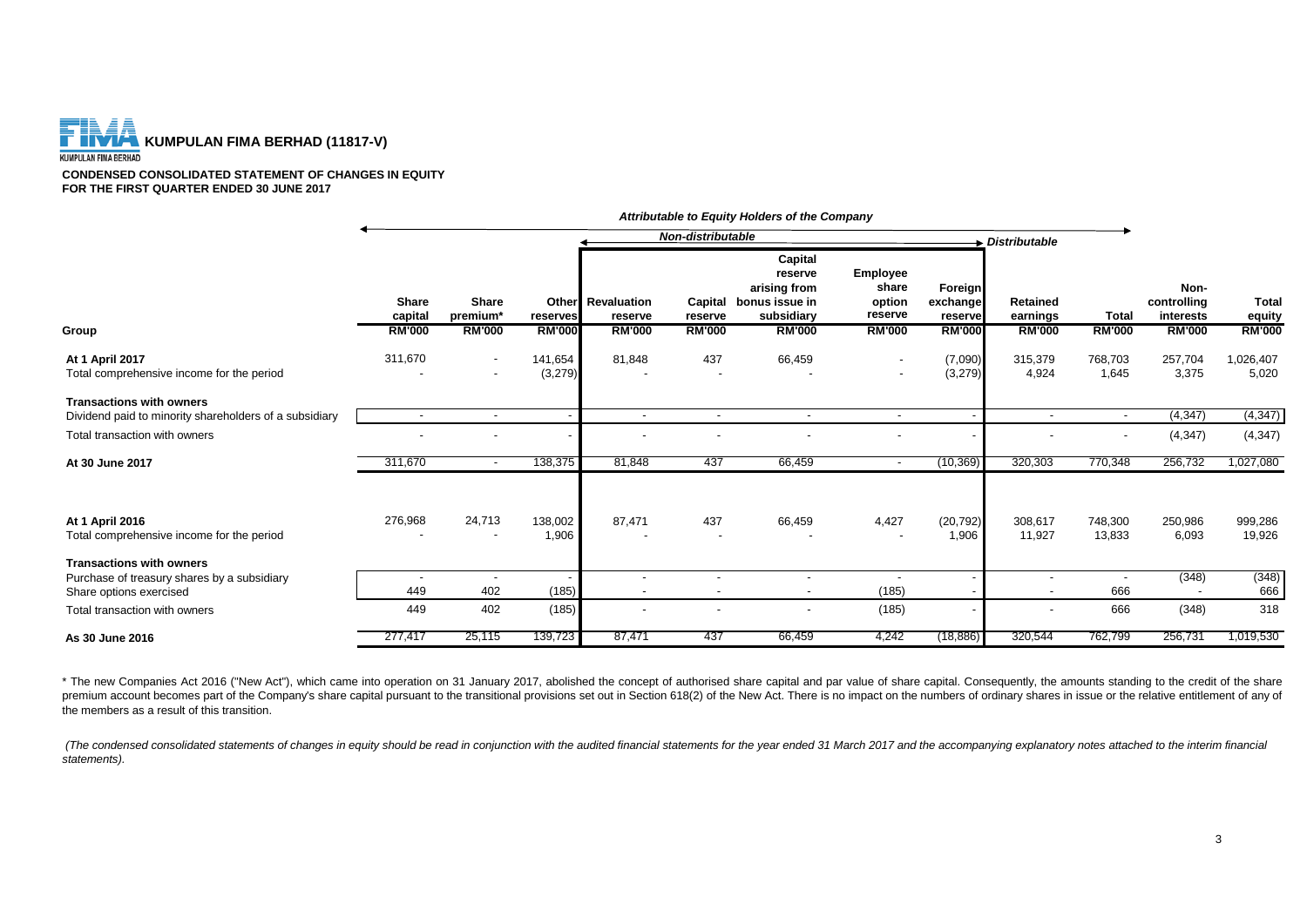

# **KUMPULAN FIMA BERHAD (11817-V)**<br>KUMPULAN FIMA BERHAD

# **CONDENSED CONSOLIDATED STATEMENT OF CASH FLOWS FOR THE FIRST QUARTER ENDED 30 JUNE 2017**

|                                                                                                                | -3 months ended - |
|----------------------------------------------------------------------------------------------------------------|-------------------|
| 30-06-2017                                                                                                     | 30-06-2016        |
| <b>RM'000</b>                                                                                                  | <b>RM'000</b>     |
| <b>CASH FLOWS FROM OPERATING ACTIVITIES</b>                                                                    |                   |
| Profit before tax<br>15,960                                                                                    | 26,169            |
| Adjustments for:                                                                                               |                   |
| Amortisation of biological assets<br>1,449                                                                     | 2,188             |
| Depreciation of investment properties<br>405                                                                   | 408               |
| 4,561<br>Depreciation for property, plant and equipment                                                        | 6,317             |
| Impairment loss on trade receivables<br>47                                                                     | 20                |
| 141<br>Interest expense                                                                                        | 688               |
| (1,229)<br>Interest income                                                                                     | (1,606)           |
| 321<br>Provision for warranty                                                                                  | 98                |
| 1,269<br>Net unrealised forex loss                                                                             | 554               |
| Provision for retirement benefit obligation<br>8                                                               | 20                |
| Share of profit of associates<br>(455)                                                                         | (1,231)           |
| Write back of impairment loss on trade receivables<br>(2)<br>Write down/(write back) of inventories<br>979     | (253)             |
| 23,454<br>Operating profit before working capital changes                                                      | (161)<br>33,211   |
| 252<br>Decrease/(increase) in inventories                                                                      | (2,615)           |
| (35, 848)<br>Increase in receivables                                                                           | (11, 712)         |
| (Decrease)/increase in payables<br>(45,095)                                                                    | 9,133             |
| (57, 237)<br>Cash (used in)/generated from operations                                                          | 28,017            |
| Interest paid<br>(141)                                                                                         | (688)             |
| Taxes paid<br>(4, 404)                                                                                         | (5,770)           |
| Retirement benefits paid                                                                                       | (5)               |
| (61, 782)<br>Net cash (used in)/ generated from operating activities                                           | 21,554            |
| <b>CASH FLOWS FROM INVESTING ACTIVITIES</b>                                                                    |                   |
| (4, 409)                                                                                                       | (7, 576)          |
| Biological assets expenditure<br>Purchase of property, plant and equipment<br>(3,012)                          | (2, 158)          |
| Net dividend received from an associated company<br>1,912                                                      |                   |
| Repayment of obligation under finance lease<br>(164)                                                           | (158)             |
| (173)<br>Acquisition of non-controlling interests                                                              |                   |
| 1,229<br>Interest received                                                                                     | 1,606             |
| (4,617)<br>Net cash used in investing activities                                                               | (8, 286)          |
|                                                                                                                |                   |
| <b>CASH FLOWS FROM FINANCING ACTIVITIES</b><br>Net drawdown of borrowings<br>484                               | (6, 343)          |
| Proceeds from exercise of employee share scheme                                                                | 666               |
| (4, 347)                                                                                                       |                   |
| Dividend paid by a subsidiary to non-controlling interests<br>Net cash used in financing activities<br>(3,863) | (5, 677)          |
|                                                                                                                |                   |
| NET (DECREASE)/INCREASE IN CASH AND CASH EQUIVALENTS<br>(70, 262)                                              | 7,591             |
| EFFECT ON FOREIGN EXCHANGE RATE CHANGES IN CASH                                                                |                   |
| <b>AND CASH EQUIVALENTS</b><br>(2,946)                                                                         | 658               |
| CASH AND CASH EQUIVALENTS AT BEGINNING OF PERIOD<br>390,780                                                    | 247,592           |
| CASH AND CASH EQUIVALENTS AT END OF PERIOD<br>317,572                                                          | 255,841           |
| <b>CASH AND CASH EQUIVALENTS COMPRISE:</b>                                                                     |                   |
| Cash and bank balances<br>31,590                                                                               | 63,378            |
| Fixed deposits with financial institutions<br>285,982                                                          | 192,463           |
| 317,572                                                                                                        | 255,841           |

*(The condensed consolidated statement of cash flows should be read in conjunction with the audited financial statements for the year ended 31 March 2017 and the accompanying explanatory notes attached to the interim financial statements).*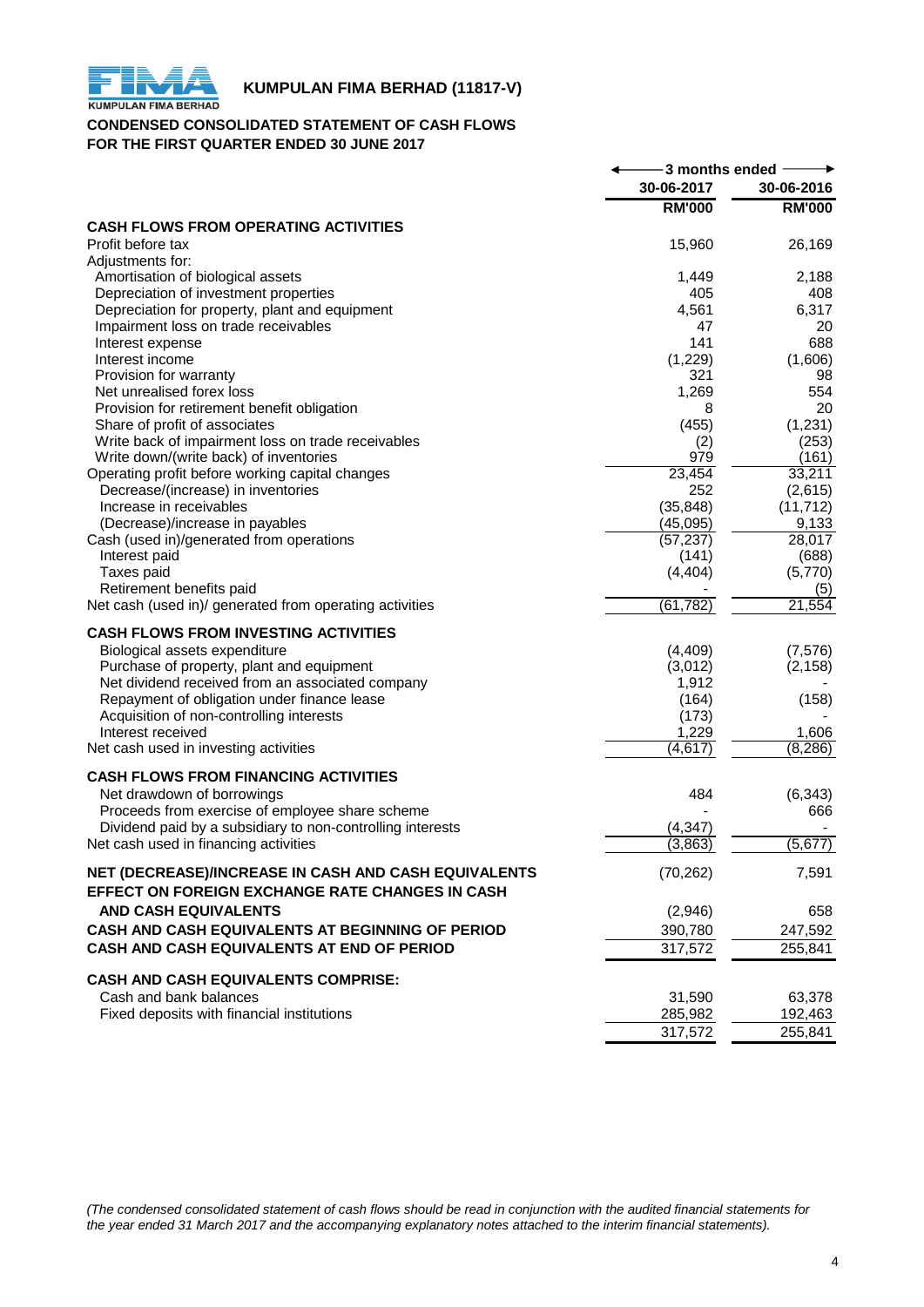**NOTES TO THE QUARTERLY ANNOUNCEMENT FOR THE FIRST QUARTER ENDED 30 JUNE 2017 KUMPULAN FIMA BERHAD (11817-V)**

#### **PART A - Explanatory notes pursuant to FRS 134**

#### **A1. Basis of preparation**

The interim financial statements are unaudited and have been prepared in accordance with the requirements of FRS 134: Interim Financial Reporting and paragraph 9.22 of the Listing Requirements of the Bursa Securities.

The interim financial statements should be read in conjunction with the audited financial statements for the year ended 31 March 2017. These explanatory notes attached to the interim financial statements provide an explanation of events and transactions that are significant to the understanding of the changes in the financial position and performance of the Group since the financial year ended 31 March 2017.

# **A2. Changes in accounting policies**

The significant accounting policies adopted are consistent with those of the audited financial statements for the year ended 31 March 2017 except for the adoption of the following new and revised Financial Reporting Standards ("FRS"), Amendments to FRSs and IC Interpretations.

#### **(a) Adoption of FRSs, Amendments to FRSs and IC Interpretations**

On 1 April 2017, the Group adopted the following FRSs and Amendments to FRSs, IC Interpretations and amendments to IC Interpretations:

- Annual Improvements to FRSs 2014-2016 Cycle
- Amendments to FRS 107: Disclosure Initiatives
- Amendments to FRS 112: Recognition of Deferred Tax Assets for Unrealised Losses

The adoption of the above FRSs and Amendments to FRS did not have significant effect on the financial performance or presentation of the financial statements of Group.

# **(b) Standards and interpretations issued but not yet effective**

The Group has not early adopted the following new and amended FRS and IC Interpretations that are not yet effective:

| <b>Description</b>                                                                                                          | <b>Effective for</b><br>financial period<br>beginning<br>on or after |
|-----------------------------------------------------------------------------------------------------------------------------|----------------------------------------------------------------------|
| <b>FRS 9: Financial Instruments</b>                                                                                         | 1 January 2018                                                       |
| Amendments to FRS 2: Classification and Measurement of Share-based Payment<br>Transactions                                  | 1 January 2018                                                       |
| Amendments to FRS 10 and FRS 128: Sale or Contribution of Assets between an<br>Investor and its Associates or Joint Venture | Deferred                                                             |

The directors expect that the adoption of the above standards and interpretations will have no material impact on the financial statements in the period of initial application.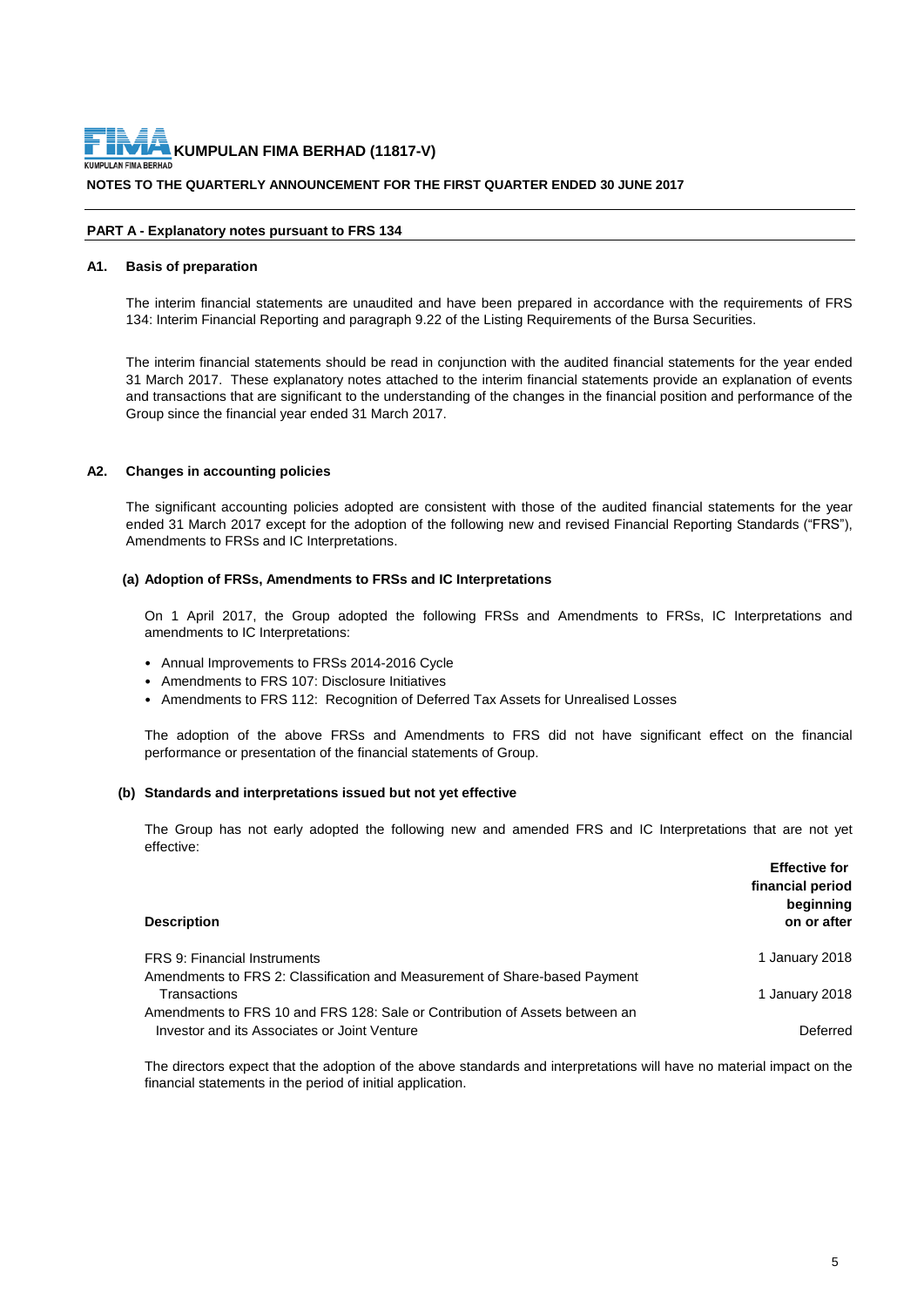

**NOTES TO THE QUARTERLY ANNOUNCEMENT FOR THE FIRST QUARTER ENDED 30 JUNE 2017**

#### **A2. Changes in accounting policies (cont'd.)**

#### **(c) Malaysian Financial Reporting Standards (MFRS Framework)**

On 19 November 2011, the Malaysian Accounting Standards Board ("MASB") issued a new MASB approved accounting framework, the Malaysian Financial Reporting Standards Framework ("MFRS Framework").

The MFRS Framework is to be applied by all Entities Other than Private Entities for annual periods beginning on or after 1 January 2012, with the exception of entities that are within the scope of MFRS 141 Agriculture (MFRS 141) and IC Interpretation 15 Agreements for the Construction of Real Estate (IC 15), including its parent, significant investor and venturer (herein called "Transitioning Entities").

Transitioning Entities are allowed to defer adoption of the new MFRS Framework. The adoption of the MFRS Framework by Transitioning Entities will be mandatory for annual periods beginning on or after 1 January 2018.

The Group falls within the scope definition of Transitioning Entities and accordingly, will be required to prepare financial statements using the MFRS Framework in its first MFRS interim financial statements for the quarter ending 30 June 2018. In presenting its first MFRS financial statements, the Group will be required to adjust the comparative financial statements prepared under FRS to amounts reflecting the application of MFRS Framework. The majority of the adjustments required on transition will be made, retrospectively, against the opening retained earnings.

The Group has not completed its assessment of the financial effects of the differences between Financial Reporting Standards and accounting standards under the MFRS Framework. The Group expects to be in a position to fully comply with the requirements of the MFRS Framework for the financial year ending 31 March 2019.

# **A3. Auditors' report on preceding annual financial statements.**

The financial statements of the Group for the financial year ended 31 March 2017 were not subject to any audit qualification.

# **A4. Seasonal and cyclical factors**

The operations of the Group are not affected by any seasonal or cyclical factors other than the manufacturing segment which is affected by cyclical changes in volumes of certain products whilst the plantation segment is affected by seasonal crop production, weather conditions and fluctuating commodity prices.

#### **A5. Unusual items affecting the financial statements**

There were no unusual items affecting the financial statements of the Group for the period ended 30 June 2017.

# **A6. Changes in estimates**

There were no changes or estimates that have a material effect on the current quarter's results.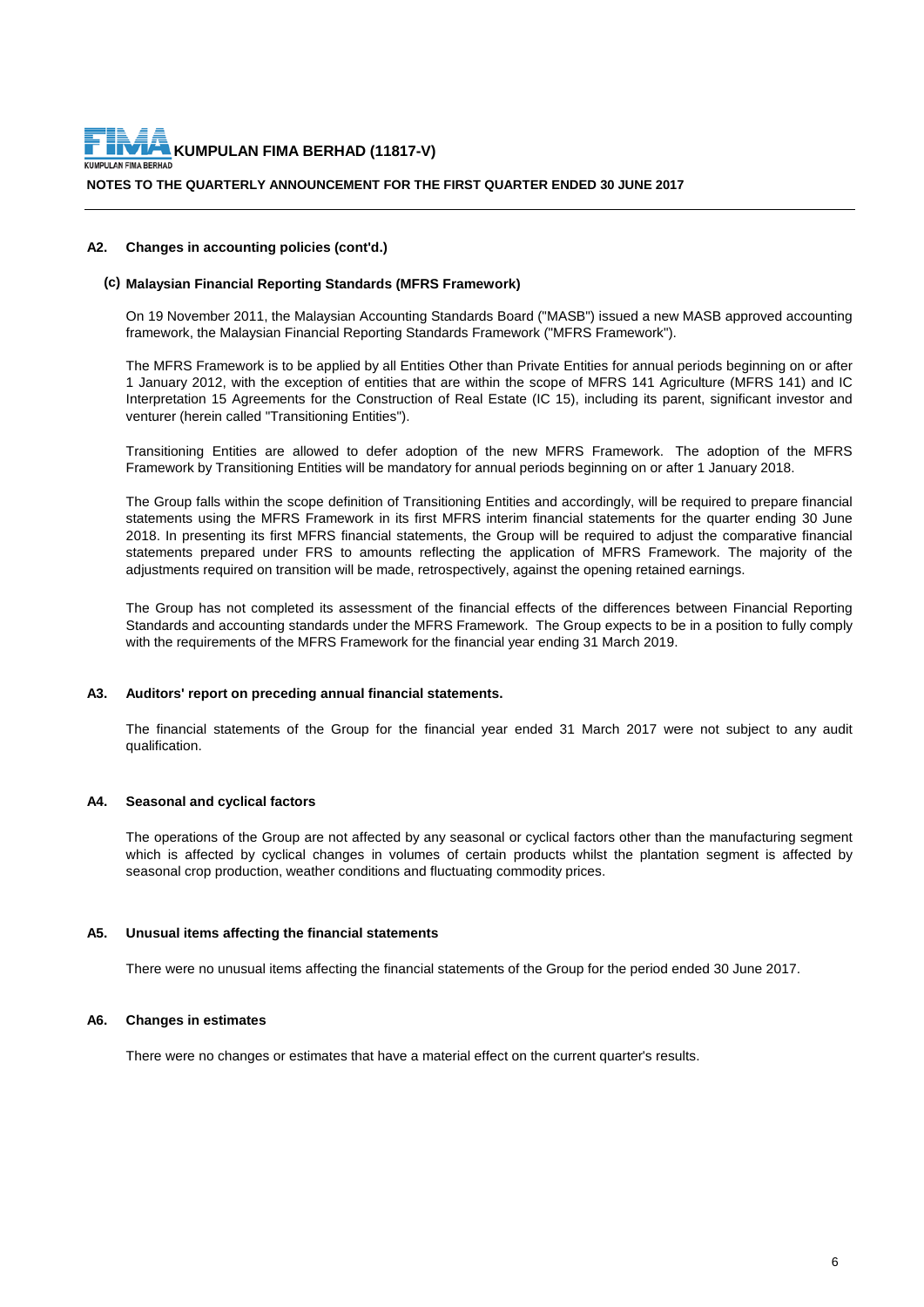**KUMPULAN FIMA BERHAD (11817-V)**<br>MABERHAD

KUM

**NOTES TO THE QUARTERLY ANNOUNCEMENT FOR THE FIRST QUARTER ENDED 30 JUNE 2017**

# **A7. Issuances, cancellation, repurchases, resale and repayment of debts and equity securities**

There were no issuances, cancellations, repurchases, resale and repayments of debts and equity securities for the current quarter.

# **A8. Dividend paid**

There were no dividends paid in the current quarter (preceding year corresponding period: nil).

# **A9. Segmental information**

# **(i) Segmental revenue and results for business segments**

|                          | <b>Quarter Ended</b> |               | <b>3 Months Cumulative</b> |               |  |
|--------------------------|----------------------|---------------|----------------------------|---------------|--|
|                          | 30-06-2017           | 30-06-2016    | 30-06-2017                 | 30-06-2016    |  |
| Revenue                  | <b>RM'000</b>        | <b>RM'000</b> | <b>RM'000</b>              | <b>RM'000</b> |  |
| Manufacturing*           | 36,220               | 53,224        | 36,220                     | 53,224        |  |
| Plantation               | 44,968               | 31,988        | 44,968                     | 31,988        |  |
| <b>Bulking</b>           | 10,161               | 14,543        | 10,161                     | 14,543        |  |
| Food                     | 28,889               | 23,947        | 28,889                     | 23,947        |  |
| Others                   | 3,288                | 3,653         | 3,288                      | 3,653         |  |
|                          | 123,526              | 127,355       | 123,526                    | 127,355       |  |
| <b>Eliminations</b>      | (2,379)              | (2,536)       | (2,379)                    | (2,536)       |  |
|                          | 121,147              | 124,819       | 121,147                    | 124,819       |  |
| <b>Profit before tax</b> |                      |               |                            |               |  |
| Manufacturing*           | 5,173                | 13,574        | 5,173                      | 13,574        |  |
| Plantation               | 8,163                | 3,535         | 8,163                      | 3,535         |  |
| <b>Bulking</b>           | 3,631                | 7,651         | 3,631                      | 7,651         |  |
| Food                     | (343)                | (248)         | (343)                      | (248)         |  |
| <b>Others</b>            | (209)                | 426           | (209)                      | 426           |  |
|                          | 16,415               | 24,938        | 16,415                     | 24,938        |  |
| Associated companies     | (455)                | 1,231         | (455)                      | 1,231         |  |
|                          | 15,960               | 26,169        | 15,960                     | 26,169        |  |

\* Production and trading of security documents.

# **(ii) Geographical segments**

| <b>Quarter Ended</b> | <b>3 Months Cumulative</b> |               |  |
|----------------------|----------------------------|---------------|--|
| 30-06-2016           | 30-06-2017                 | 30-06-2016    |  |
| <b>RM'000</b>        | <b>RM'000</b>              | <b>RM'000</b> |  |
| 76,272               | 54,322                     | 76,272        |  |
| 28,866               | 41,918                     | 28,866        |  |
| 22,217               | 27.286                     | 22,217        |  |
| 127,355              | 123,526                    | 127,355       |  |
| (2,536)              | (2,379)                    | (2,536)       |  |
| 124,819              | 121,147                    | 124,819       |  |
|                      |                            |               |  |
| 19,945               | 4,617                      | 19,945        |  |
| 5,454                | 12,325                     | 5,454         |  |
| (461)                | (527)                      | (461)         |  |
| 24,938               | 16,415                     | 24,938        |  |
| 1,231                | (455)                      | 1,231         |  |
| 26,169               | 15,960                     | 26,169        |  |
|                      |                            |               |  |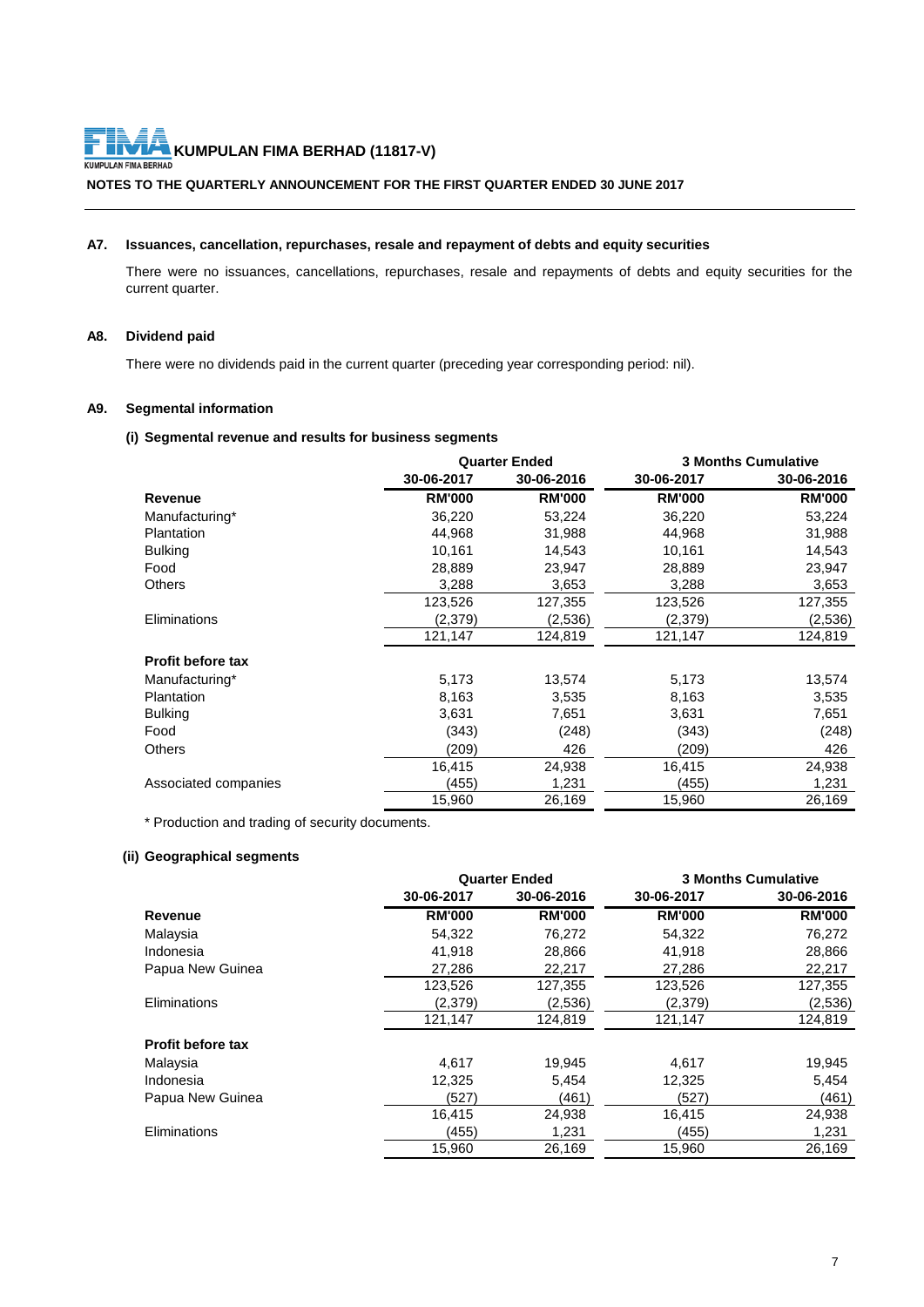**KUMPULAN FIMA BERHAD (11817-V)**<br>WABERHAD KUM

**NOTES TO THE QUARTERLY ANNOUNCEMENT FOR THE FIRST QUARTER ENDED 30 JUNE 2017**

# **A9. Segmental information (cont'd.)**

# **(ii) Geographical segments (cont'd.)**

|                     |               | <b>Quarter Ended</b> | <b>3 Months Cumulative</b> |               |  |  |
|---------------------|---------------|----------------------|----------------------------|---------------|--|--|
|                     | 30-06-2017    | 30-06-2016           | 30-06-2017                 | 30-06-2016    |  |  |
| <b>Assets</b>       | <b>RM'000</b> | <b>RM'000</b>        | <b>RM'000</b>              | <b>RM'000</b> |  |  |
| Malaysia            | 1,221,524     | 1,414,908            | 1,221,524                  | 1,414,908     |  |  |
| Indonesia           | 107,593       | 112,087              | 107,593                    | 112,087       |  |  |
| Papua New Guinea    | 160,494       | 144,083              | 160,494                    | 144,083       |  |  |
|                     | 1.489.611     | 1,671,078            | 1,489,611                  | 1,671,078     |  |  |
| <b>Eliminations</b> | (303,938)     | (465,216)            | (303,938)                  | (465,216)     |  |  |
|                     | 1,185,673     | 1,205,862            | 1,185,673                  | 1,205,862     |  |  |
| <b>Liabilities</b>  |               |                      |                            |               |  |  |
| Malaysia            | 171,542       | 139,034              | 171,542                    | 139,034       |  |  |
| Indonesia           | 23,567        | 12,509               | 23,567                     | 12,509        |  |  |
| Papua New Guinea    | 68.446        | 144.083              | 68.446                     | 144,083       |  |  |
|                     | 263,555       | 295,626              | 263,555                    | 295,626       |  |  |
| Eliminations        | (104,962)     | (109,294)            | (104,962)                  | (109,294)     |  |  |
|                     | 158,593       | 186,332              | 158,593                    | 186,332       |  |  |

# **A10. Profit before tax**

The following amounts have been included in arriving at profit before tax:

|                                             | <b>Quarter Ended</b> |               |               | <b>3 Months Cumulative</b> |
|---------------------------------------------|----------------------|---------------|---------------|----------------------------|
|                                             | 30-06-2017           | 30-06-2016    | 30-06-2017    | 30-06-2016                 |
| Other income                                | <b>RM'000</b>        | <b>RM'000</b> | <b>RM'000</b> | <b>RM'000</b>              |
| Interest income                             | 1,229                | 1,606         | 1.229         | 1,606                      |
| <b>Operating expenses</b>                   |                      |               |               |                            |
| Depreciation and amortisation               | 6.415                | 8.913         | 6.415         | 8,913                      |
| Interest expense                            | 141                  | 688           | 141           | 688                        |
| Foreign exchange loss                       | 1.269                | 554           | 1.269         | 554                        |
| Impairment loss on trade receivables        | 47                   | 20            | 47            | 20                         |
| Write back of impairment loss on            |                      |               |               |                            |
| trade receivables                           | (2)                  | (253)         | (2)           | (253)                      |
| Write down/(write back) of inventories      | 979                  | (161)         | 979           | (161)                      |
| Provision for retirement benefit obligation | 8                    | 20            | 8             | 20                         |

# **A11. Valuation of property, plant and equipment**

The valuation of land and building have been brought forward from the last financial statements for the year ended 31 March 2017.

# **A12. Subsequent events**

There were no material events subsequent to the end of the current quarter.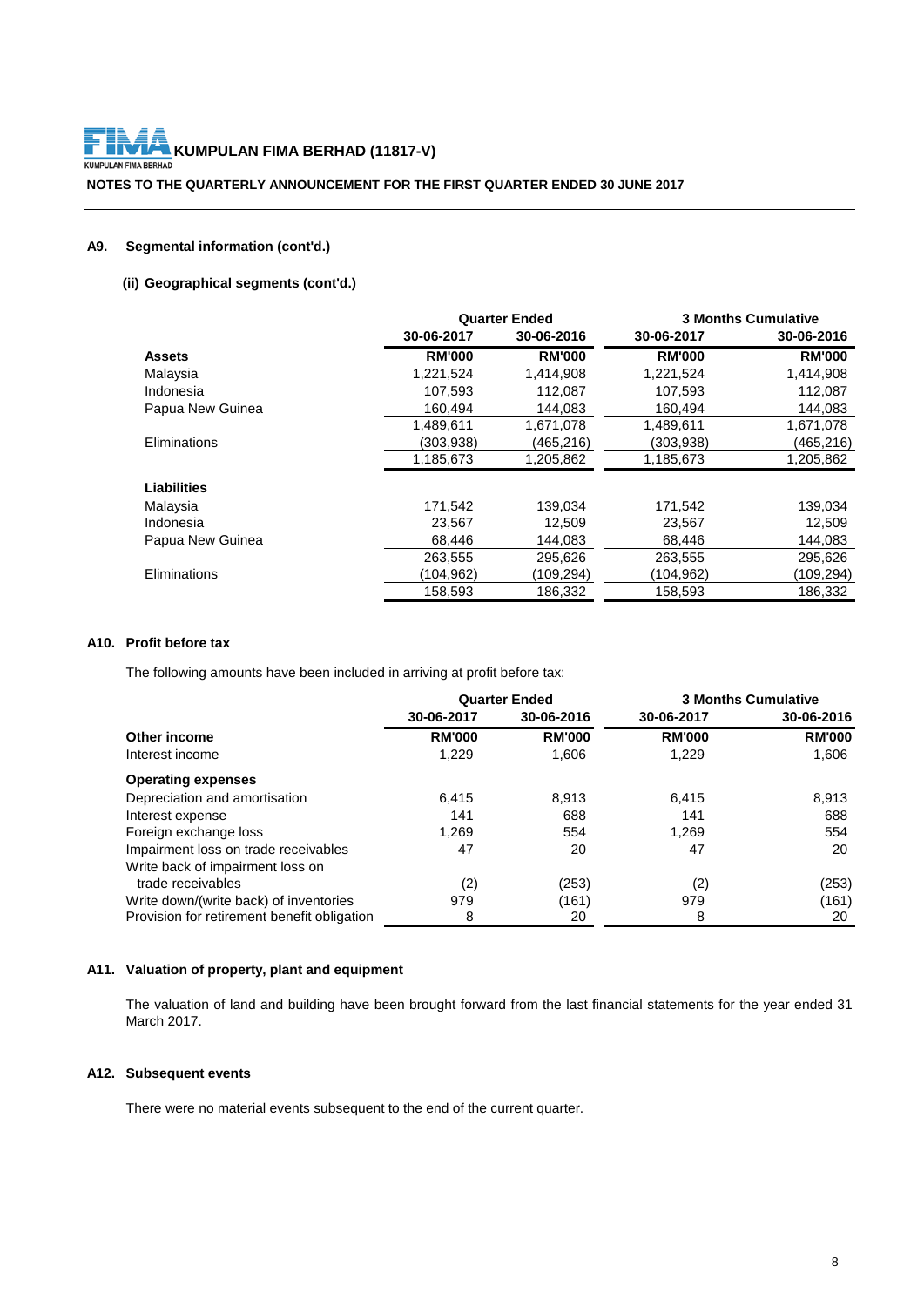**NOTES TO THE QUARTERLY ANNOUNCEMENT FOR THE FIRST QUARTER ENDED 30 JUNE 2017**

#### **A13. Inventories**

During the quarter, the amount of inventories written down was RM979,000.

#### **A14. Changes in the composition of the Group**

Saved as disclosed below, there were no changes in the composition of the Group for the current quarter to date including business combinations, acquisition or disposal of subsidiaries and long term investments, restructuring and discontinued operations.

On 29 May 2017, a subsidiary of Fima Corporation Berhad ("FimaCorp"), FCB Plantation Holdings Sdn. Bhd. acquired 110 ordinary shares representing the remaining 11% of the equity interest in Next Oasis Sdn. Bhd. ("NOSB"), for a purchase consideration of RM173,000.

# **A15. Changes in contingent liabilities**

There were no additional contingent liabilities during the current quarter, except as disclosed in Note B11 herein.

#### **A16. Significant acquisition of property, plant and equipment**

For the current quarter under review the Group's acquisitions of property, plant and equipment are as follows :

|                        | <b>Current Year</b> |
|------------------------|---------------------|
|                        | <b>To Date</b>      |
|                        | <b>RM'000</b>       |
| Plant and equipment    | 332                 |
| Vehicles               | 224                 |
| Land and buildings     | 2,012               |
| Furniture and fittings | 444                 |
|                        | 3.012               |

# **A17. Capital commitments**

The amount of commitments not provided for in the interim financial statements as at 30 June 2016 were as follows:

|                                   | <b>Current Year</b> |  |
|-----------------------------------|---------------------|--|
|                                   | <b>To Date</b>      |  |
|                                   | <b>RM'000</b>       |  |
| Property, plant and equipment     |                     |  |
| - Approved and contracted for     | 2.367               |  |
| - Approved but not contracted for | 30.597              |  |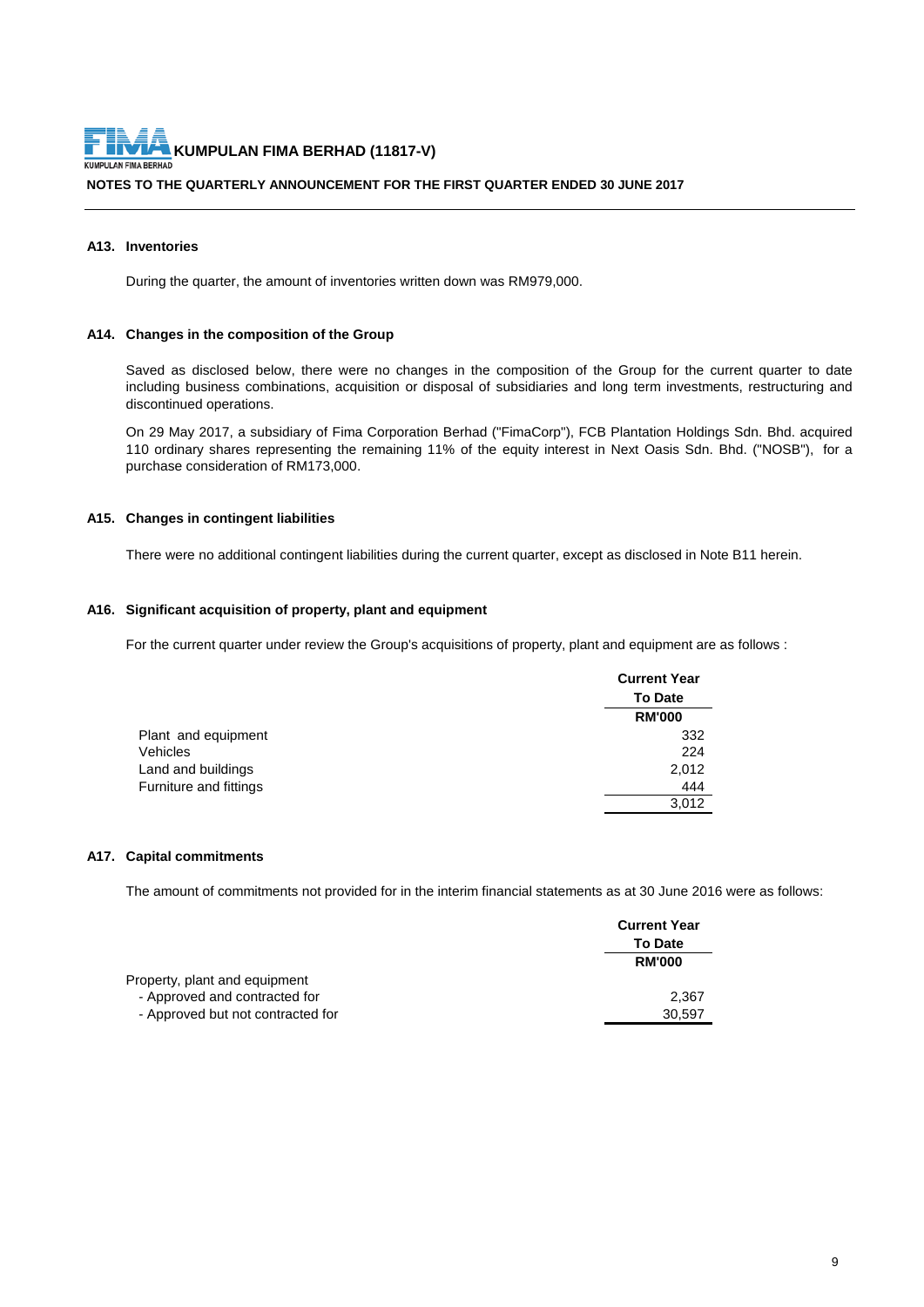**KUMPULAN FIMA BERHAD (11817-V)**<br>KUMPULAN FIMA BERHAD F

**NOTES TO THE QUARTERLY ANNOUNCEMENT FOR THE FIRST QUARTER ENDED 30 JUNE 2017**

# **A18. Related party transactions**

The Group's related party transactions during the financial period were as follows:

|                                                                                                             | <b>Current Year</b> |
|-------------------------------------------------------------------------------------------------------------|---------------------|
|                                                                                                             | <b>To Date</b>      |
|                                                                                                             | <b>RM'000</b>       |
| Fima Corporation Berhad, a subsidiary<br>- Rental expense                                                   | 193                 |
| Advisory services rendered by corporate shareholder,<br>BHR Enterprise Sdn. Bhd.                            | (30)                |
| Rental income receivables from<br>- Fima Instanco Sdn. Bhd.                                                 | 30                  |
| Purchases made from related parties*<br>- PT Pohon Emas Lestari<br>- Nationwide Express - Delivery services | (1,703)<br>(31)     |
| - Nationwide Express - Rental income                                                                        | 20                  |

\* Related parties by virtue of common shareholders/common directors.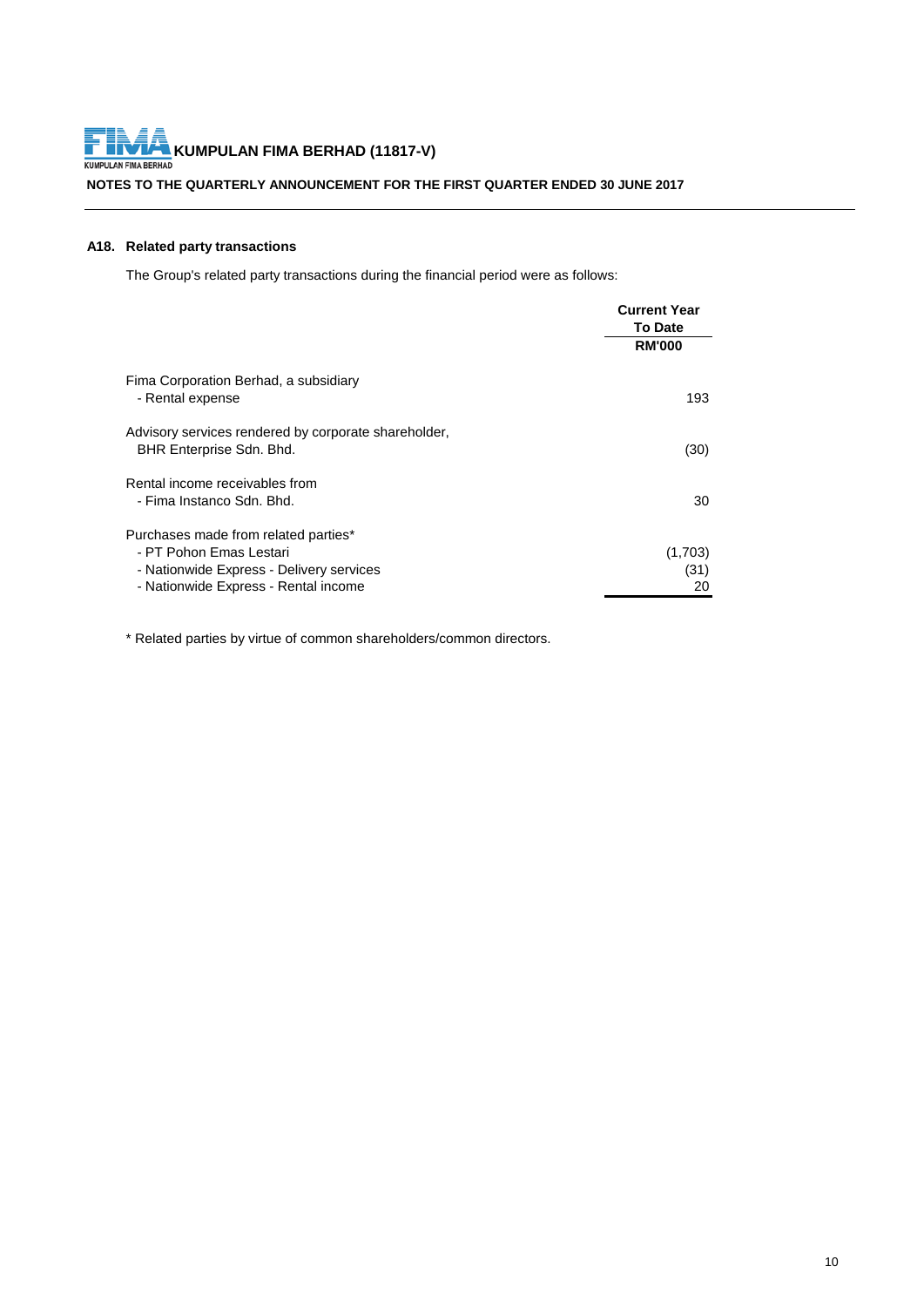

# **NOTES TO THE QUARTERLY ANNOUNCEMENT FOR THE FIRST QUARTER ENDED 30 JUNE 2017**

#### **PART B - Bursa Securities Listing Requirements**

# **B1. Review of performance**

**Group Performance**

|                   | Current | <b>Previous</b> |          |        |
|-------------------|---------|-----------------|----------|--------|
| (RM Million)      | YTN     | YTD             | Variance | %      |
| Revenue           | 121.15  | 124.82          | (3.67)   | (2.9)  |
| Profit before tax | 15.96   | 26.17           | (10.21)  | (39.0) |

Group revenue for the first quarter ended 30 June 2017 decreased to RM121.15 million as compared to RM124.82 million recorded in the corresponding period last year. The decreased of RM3.67 million was attributed to the lower revenue generated by manufacturing and bulking divisions.

In line with the decrease in revenue, profit before tax ("PBT") decreased by RM10.21 million to RM15.96 million from last year, mainly due to RM1.8 million withholding tax on dividend income from a subsidiary company in Indonesia, RM0.9 million write down of inventories, RM1.7 million lower share of profit from associate company and unrealised forex loss of RM1.3 million.

The performance of each business division is as follows:

#### **Manufacturing Division**

|                   | Current | <b>Previous</b> |          |        |
|-------------------|---------|-----------------|----------|--------|
| (RM Million)      | YTD     | YTD             | Variance | %      |
| Revenue           | 36.22   | 53.22           | (17.00)  | (31.9) |
| Profit before tax | 5.17    | 13.57           | (8.40)   | (61.9) |

Revenue from **Manufacturing Division** decreased by 31.9% to RM36.22 million from RM53.22 million recorded last year, primarily due to a decrease in sales volume for a certain travel document. On the back of lower revenue and write down of inventories of RM0.9 million, PBT decreased by 61.9% to RM5.17 million from RM13.57 million posted last year.

### **Plantation Division**

|                                 | Current | <b>Previous</b> |          |        |
|---------------------------------|---------|-----------------|----------|--------|
| (RM Million)                    | YTD     | YTD             | Variance | ℅      |
| Revenue                         |         |                 |          |        |
| Indonesia                       |         |                 |          |        |
| - Crude palm oil (CPO)          | 36.14   | 24.28           | 11.86    | 48.8   |
| - Crude palm kernel oil (CPKO)  | 5.79    | 4.59            | 1.20     | 26.1   |
| Malaysia                        |         |                 |          |        |
| - Fresh fruit bunch (FFB)       | 2.47    | 2.50            | (0.03)   | (1.2)  |
| - Pineapple                     | 0.57    | 0.62            | (0.05)   | (8.1)  |
| Total                           | 44.97   | 31.99           | 12.98    | 40.6   |
| <b>Profit before tax</b>        | 8.16    | 3.54            | 4.62     | 130.5  |
| Fresh fruit bunch produced (mt) | 47,564  | 36,332          | 11,232   | 30.9   |
| FFB yield/ha (mt)               | 6.25    | 4.90            | 1.35     | 27.6   |
| Cost of FFB produced (RM/mt)    | 222.19  | 290.95          | (68.76)  | (23.6) |
| Crude palm oil produced (mt)    | 13,165  | 10,680          | 2,485    | 23.3   |
| CPO extraction rate (%)         | 22.44   | 22.82           | (0.38)   | (1.7)  |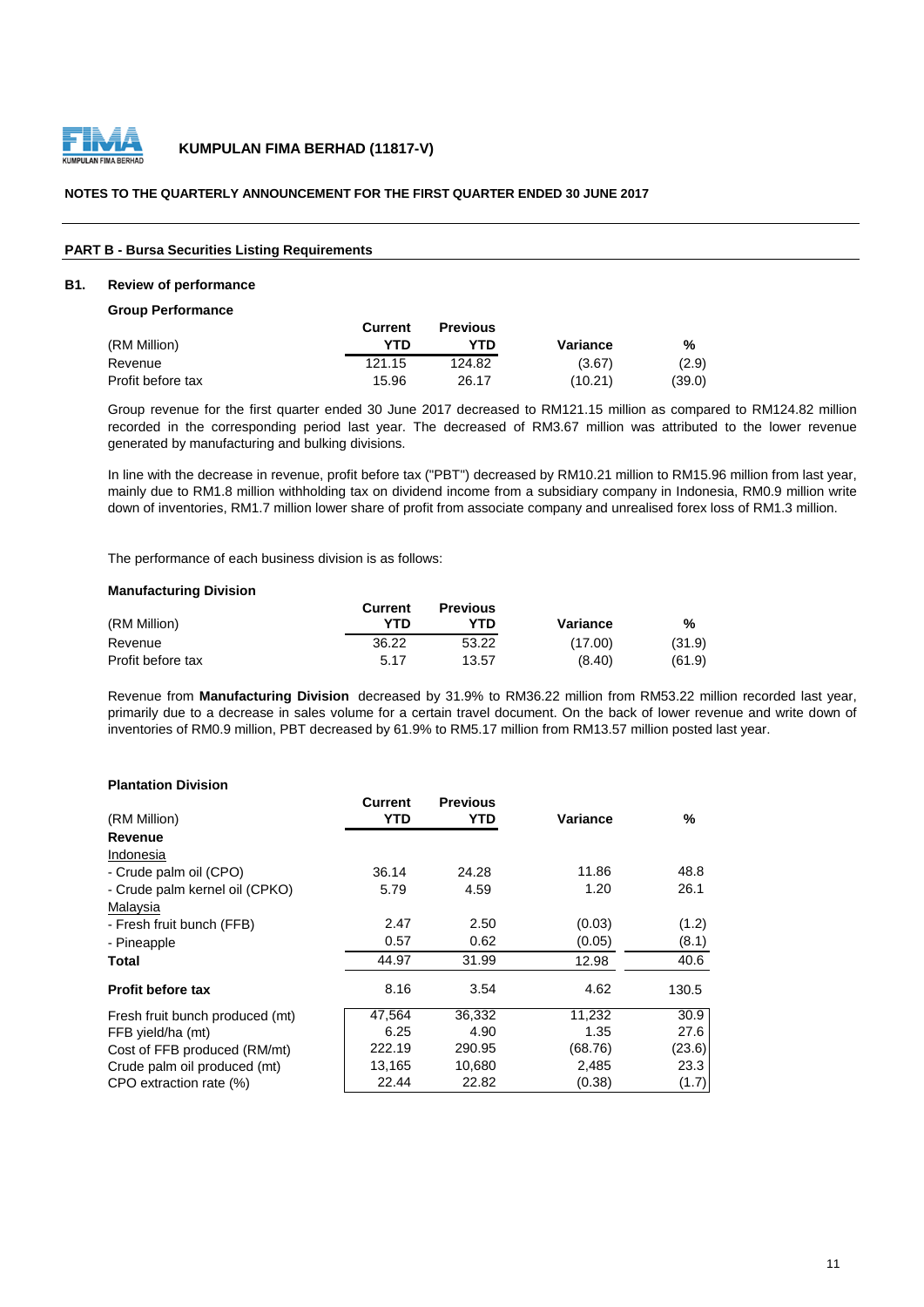

#### **NOTES TO THE QUARTERLY ANNOUNCEMENT FOR THE FIRST QUARTER ENDED 30 JUNE 2017**

# **B1. Review of performance (cont'd.)**

**Plantation Division (cont'd.)**

|                            | <b>Current</b><br>YTD | <b>Previous</b><br>YTD | <b>Variance</b> | %     |
|----------------------------|-----------------------|------------------------|-----------------|-------|
| <b>Sales Quantity (mt)</b> |                       |                        |                 |       |
| - CPO                      | 14,334                | 11,016                 | 3,318           | 30.1  |
| - CPKO                     | 1,388                 | 1,022                  | 366             | 35.8  |
| Average CIF selling price, |                       |                        |                 |       |
| net of duty (RM/mt)        |                       |                        |                 |       |
| - CPO                      | 2,570                 | 2,204                  | 366             | 16.6  |
| - CPKO                     | 4,170                 | 4,492                  | (322)           | (7.2) |
| Palm profiles (ha)         |                       |                        |                 |       |
| - Mature                   | 7,613.0               | 7,411.6                |                 |       |
| - Immature                 | 5,597.3               | 5,240.2                |                 |       |
| Total planted area         | 13.210.3              | 12,651.8               |                 |       |

Revenue from **Plantation Division** increased by 40.6% to RM44.97 million compared to the corresponding period last year, primarily attributable to higher sales of CPO and lower cost of FFB produced. The division posted a PBT of RM8.16 million, 130.5% higher than last year.

Our plantation estates in Malaysia which are still in the process of land development or palm planting registered a total pretax loss of RM1.63 million as compared to RM1.47 million pretax loss recorded in the corresponding period last year.

#### **Bulking Division**

**Food Division**

|                   | Current | <b>Previous</b> |          |        |
|-------------------|---------|-----------------|----------|--------|
| (RM Million)      | YTD     | YTD             | Variance | %      |
| Revenue           | 10.16   | 14.54           | (4.38)   | (30.1) |
| Profit before tax | 3.63    | 7.65            | (4.02)   | (52.5) |

**Bulking Division** recorded decrease of RM4.38 million or 30.1% lower in revenue to RM10.16 million from RM14.54 million recorded last year. The decrease was mainly due to lower revenue recorded by all products segment. The division had been impacted by the effects of low palm oil inventories nationwide during the first quarter. In line with the decrease in revenue, the division's PBT decreased by RM4.02 million (52.5%) to RM3.63 million.

| ווטופוזוע וטטט ו       |                       |                        |          |        |
|------------------------|-----------------------|------------------------|----------|--------|
| (RM Million)           | <b>Current</b><br>YTD | <b>Previous</b><br>YTD | Variance | %      |
| Revenue                |                       |                        |          |        |
| Papua New Guinea (PNG) | 27.29                 | 22.22                  | 5.07     | 22.8   |
| Malaysia               | 1.60                  | 1.73                   | (0.13)   | (7.5)  |
|                        | 28.89                 | 23.95                  | 4.94     | 20.6   |
| Loss before tax        | (0.34)                | (0.25)                 | (0.09)   | (36.0) |

**Food Division's** revenue increased to RM28.89 million compared to RM23.95 million recorded in the previous financial year. The increase in revenue was mainly due to the higher local sales of canned mackerel and tuna as well as export of tuna products. However, results of the division decline by 36.0% as compared to RM0.25 million loss in the same period last year due to higher overhead expenses and unrealised forex loss.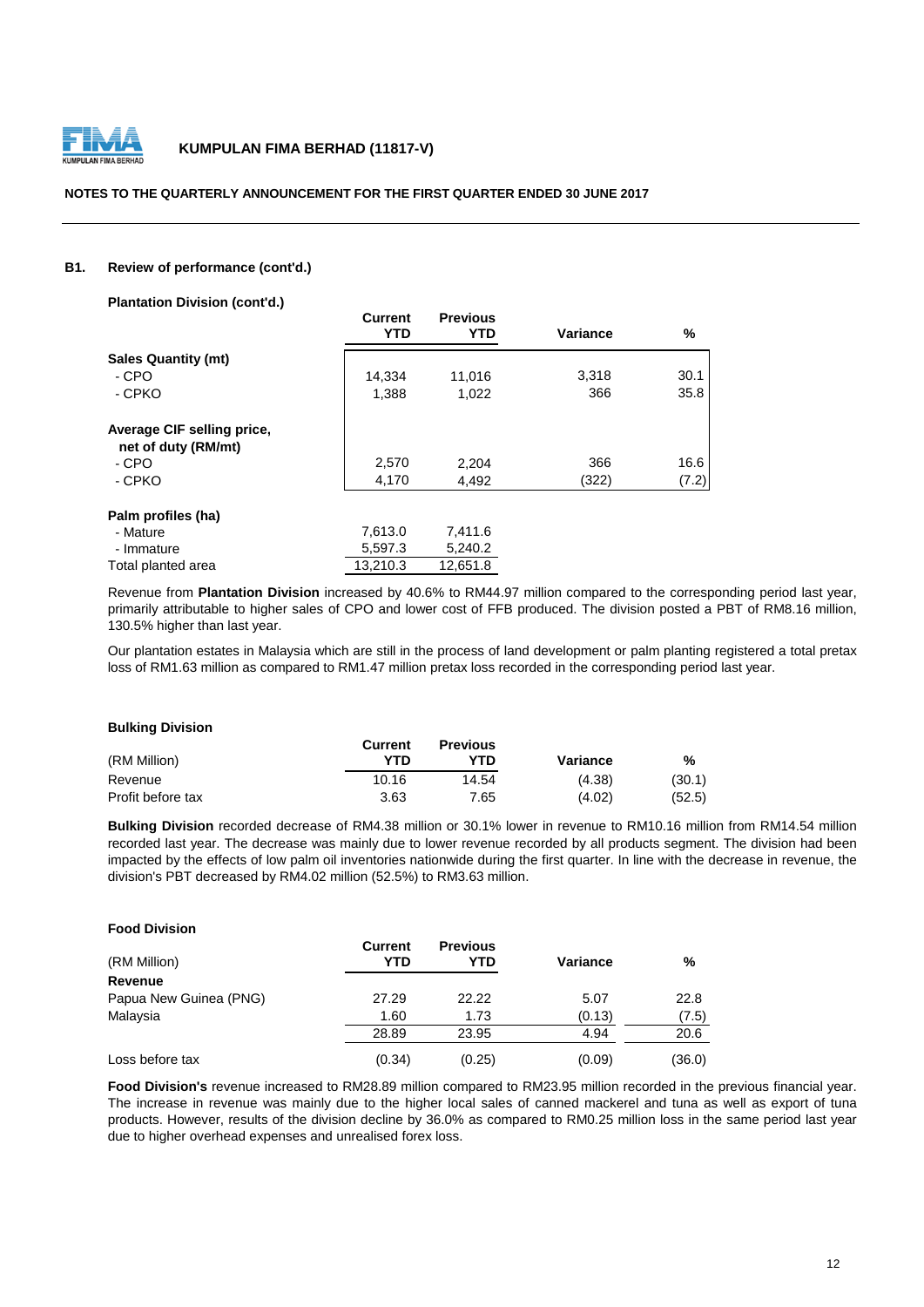

# **NOTES TO THE QUARTERLY ANNOUNCEMENT FOR THE FIRST QUARTER ENDED 30 JUNE 2017**

#### **B2. Comparison with preceding quarter's results**

**Group Performance**

| Group Performance        |                  |         |          |       |
|--------------------------|------------------|---------|----------|-------|
|                          | OTR <sub>1</sub> | OTR 4   |          |       |
| (RM Million)             | FY 2018          | FY 2017 | Variance | %     |
| Revenue                  | 121.15           | 128.77  | (7.62)   | (5.9) |
| Profit/(loss) before tax | 15.96            | (5.15)  | 21.11    | 409.9 |

The Group's revenue decreased by RM7.62 million to RM121.15 million compared to the preceding quarter, as a result of the lower revenue recorded by manufacturing and food divisions.

However, PBT increased by RM21.11 million to RM15.96 million as compared to RM5.15 million loss recorded in the preceding quarter mainly due to contributions by plantation and bulking divisions. Impairment loss of RM29.4 million was recognised in the preceding quarter pursuant to a Ministerial Order received by a subsidiary, PT Nunukan Jaya Lestari ("PTNJL") to revoke PTNJL's land title for the cultivation of oil palm in Kalimantan Utara. Further details are disclosed in Note B11(i).

The performance of each business division is as follows:

#### **Manufacturing Division**

|                   | OTR <sub>1</sub> | OTR 4          |          |        |
|-------------------|------------------|----------------|----------|--------|
| (RM Million)      | FY 2018          | <b>FY 2017</b> | Variance | %      |
| Revenue           | 36.22            | 41.67          | (5.45)   | (13.1) |
| Profit before tax | 5.17             | 11 18          | (6.01)   | (53.8) |

**Manufacturing Division's** revenue decreased by RM5.45 million or 13.1% in the current quarter compared to the preceding quarter. The decrease was mainly due to reduced sales volume of certain travel documents. In line with the decrease in revenue coupled with less favourable sales mix, PBT registered for the current quarter was lower by RM6.01 million or 53.8%.

# **Plantation Division**

|                                                   | QTR <sub>1</sub> | QTR <sub>4</sub> |          |        |
|---------------------------------------------------|------------------|------------------|----------|--------|
| (RM Million)                                      | FY 2018          | FY 2017          | Variance | %      |
| <b>Revenue</b>                                    |                  |                  |          |        |
| Indonesia                                         |                  |                  |          |        |
| - CPO                                             | 36.14            | 31.08            | 5.06     | 16.3   |
| - CPKO                                            | 5.79             | 6.98             | (1.19)   | (17.0) |
| Malaysia                                          |                  |                  |          |        |
| - Fresh fruit bunch                               | 2.47             | 1.87             | 0.60     | 32.1   |
| - Pineapple                                       | 0.57             | 0.81             | (0.24)   | (29.6) |
| <b>Total</b>                                      | 44.97            | 40.74            | 4.23     | 10.4   |
| Profit/(loss) before tax                          | 8.16             | (20.75)          | 28.91    | 139.3  |
| <b>Sales Quantity (mt)</b>                        |                  |                  |          |        |
| - CPO                                             | 14,334           | 10,582           | 3,752    | 35.5   |
| - CPKO                                            | 1,388            | 1,002            | 386      | 38.5   |
| Average CIF selling price,<br>net of duty (RM/mt) |                  |                  |          |        |
| - CPO                                             | 2,570            | 2,937            | (367)    | (12.5) |
| - CPKO                                            | 4,170            | 6,970            | (2,800)  | (40.2) |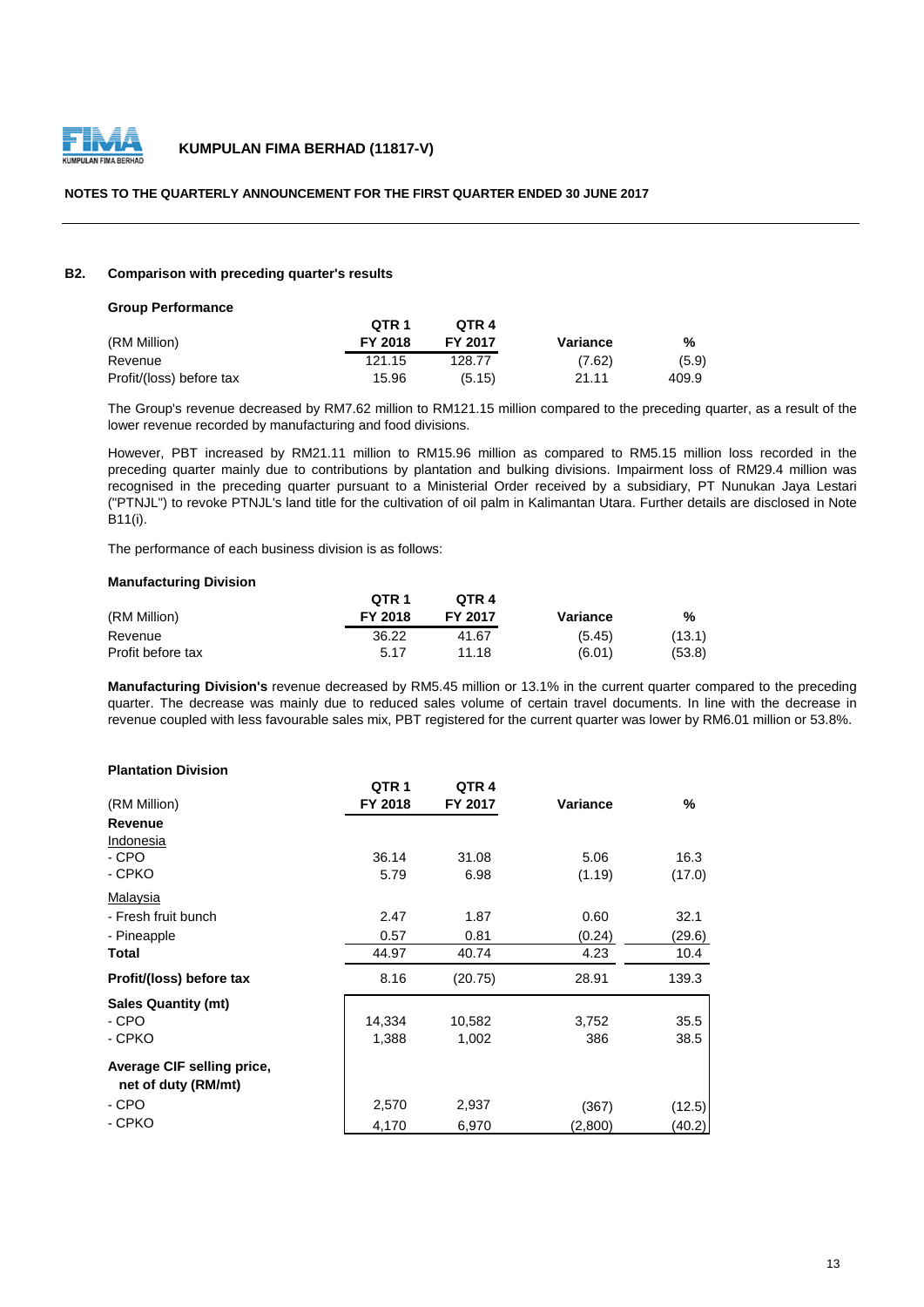

#### **NOTES TO THE QUARTERLY ANNOUNCEMENT FOR THE FIRST QUARTER ENDED 30 JUNE 2017**

#### **B2. Comparison with preceding quarter's results (cont'd.)**

#### **Plantation Division (cont'd.)**

Plantation Division's revenue for the quarter increased by RM4.23 million, higher than the preceding quarter due to higher sales volume of CPO. PBT increased by RM28.91 million compared to the preceding quarter.

In the preceding quarter, an impairment loss of RM29.4 million was recognised pursuant to a Ministrial Order received by a subsidiary, PT Nunukan Jaya Lestari ("PTNJL") to revoke PTNJL's land title for the cultivation of oil palm in Kalimantan Utara. Further details are disclosed in Note B11(i).

#### **Bulking Division**

|                   | OTR <sub>1</sub> | OTR 4   |          |      |
|-------------------|------------------|---------|----------|------|
| (RM Million)      | <b>FY 2018</b>   | FY 2017 | Variance | %    |
| Revenue           | 10.16            | 10.07   | 0.09     | 0.9  |
| Profit before tax | 3.63             | 3.25    | 0.38     | 11.7 |

Revenue from **Bulking Division** of RM10.16 million was 0.9% higher than the preceding quarter. The increase in results was favourable from industrial chemicals and transportation segments in the current quarter. In line with increase in revenue, PBT increased 11.7% or RM0.38 million compared to the preceding quarter.

# **Food Division**

|                 | QTR <sub>1</sub> | QTR <sub>4</sub> |                 |        |
|-----------------|------------------|------------------|-----------------|--------|
| (RM Million)    | FY 2018          | FY 2017          | <b>Variance</b> | %      |
| <b>Revenue</b>  |                  |                  |                 |        |
| <b>PNG</b>      | 27.29            | 32.46            | (5.17)          | (15.9) |
| Malaysia        | 1.60             | 1.44             | 0.16            | 11.1   |
|                 | 28.89            | 33.90            | (5.01)          | (14.8) |
| Loss before tax | (0.34)           | (1.64)           | 1.30            | 79.3   |

Revenue from **Food Division** decreased by RM5.17 million or 15.9% to RM27.29 million as compared to the preceding quarter due to lower sales volume of canned tuna export. The division registered loss before tax of RM0.34 million during the quarter due to higher forex loss of RM1.32 million.

# **B3. Prospects**

The Directors expect the performance of the Group to be challenging for the remaining period of year. The prospect of each business division for the remaining period is as follows:

The Board recognises the challenges ahead faced by **Manufacturing Division** following the expiration of a supply contract for a certain travel document. The division will continue to put concerted efforts to establish new strategic alliances to develop new products and solutions to complement its existing products.

**Plantation Division.** As the setback in FFB production arising from the consequences of El Nino experienced in 2015/2016 has ended, the FFB yield is recovering and is anticipated to improve further. Nevertheless, the overall performance of the oil palm production and processing is very much influanced by the direction of palm oil prices. In view of the current prevailing palm oil prices, the Board of Directors expects the results of this financial year to be satisfactory.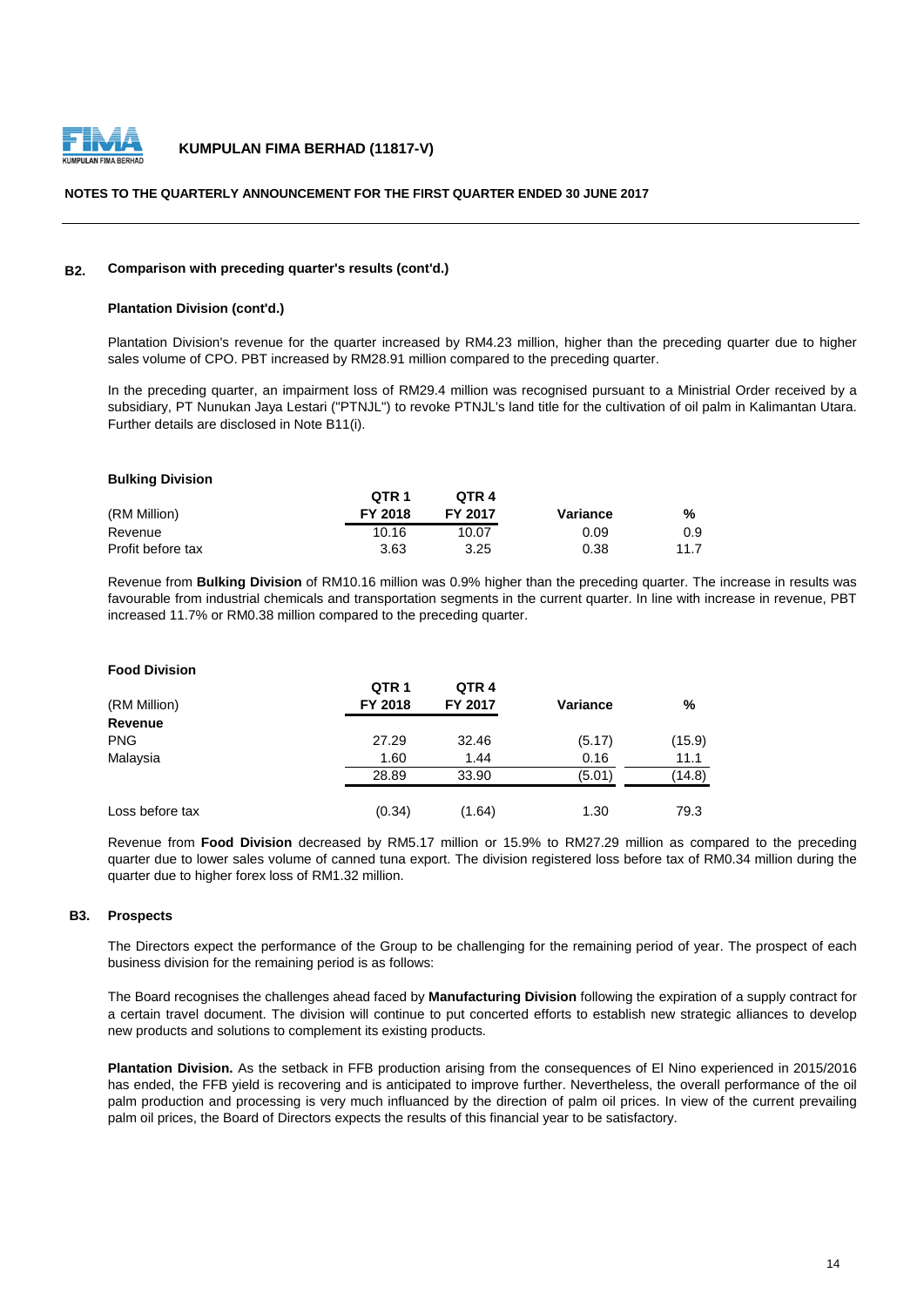

#### **NOTES TO THE QUARTERLY ANNOUNCEMENT FOR THE FIRST QUARTER ENDED 30 JUNE 2017**

# **B3. Prospects (cont'd.)**

**Bulking Division.** The prospects for the remaining period are expected to remain challenging. The Malaysia Derivatives Exchange's (MDEX) Edible Oil tender and transhipment businesses is expected to remain low. The demand for storage is expected to improve slightly with the increase in palm oil stock level nationwide. The division is looking at securing more long term contracts with customers as well as handling higher margin products.

**Food Division** faces many challenges ahead, particularly in Papua New Guinea where the division's main operation is located, amidst intense market competition from cheaper imported products, currency fluctuation, and current global uncertainty. The division will continually focus on operational efficiency, productivity and margin improvements, and cost control as well as emphasising on quality, service and delivery.

#### **B4. Explanatory notes on variances with profit forecasts or profit guarantees**

The Group did not issue any profit forecast and/or profit guarantee to the public.

#### **B5. Income tax expense**

|                  | <b>Current</b> | <b>Current</b> |
|------------------|----------------|----------------|
|                  | Year           | Year           |
|                  | Quarter        | <b>To Date</b> |
|                  | 30-06-2017     | 30-06-2017     |
|                  | <b>RM'000</b>  | <b>RM'000</b>  |
| Current taxation | 6,560          | 6,560          |

The effective tax rate on Group's profit to date is higher than the statutory tax rate mainly due to certain expenses disallowed for taxation purposes and no group relief.

# **B6. Profits/(losses) on sale of unquoted investments and/or properties**

There were no sale of unquoted investments and/or properties during the current quarter.

# **B7. Purchase or disposal of quoted securities**

There were no purchase or disposal of quoted securities during the current quarter.

#### **B8. Corporate proposals**

#### **(a) Status of corporate proposal**

There are no corporate proposals announced but not completed at the date of this report.

**(b) Utilisation of proceeds raised from any corporate proposal** Not applicable.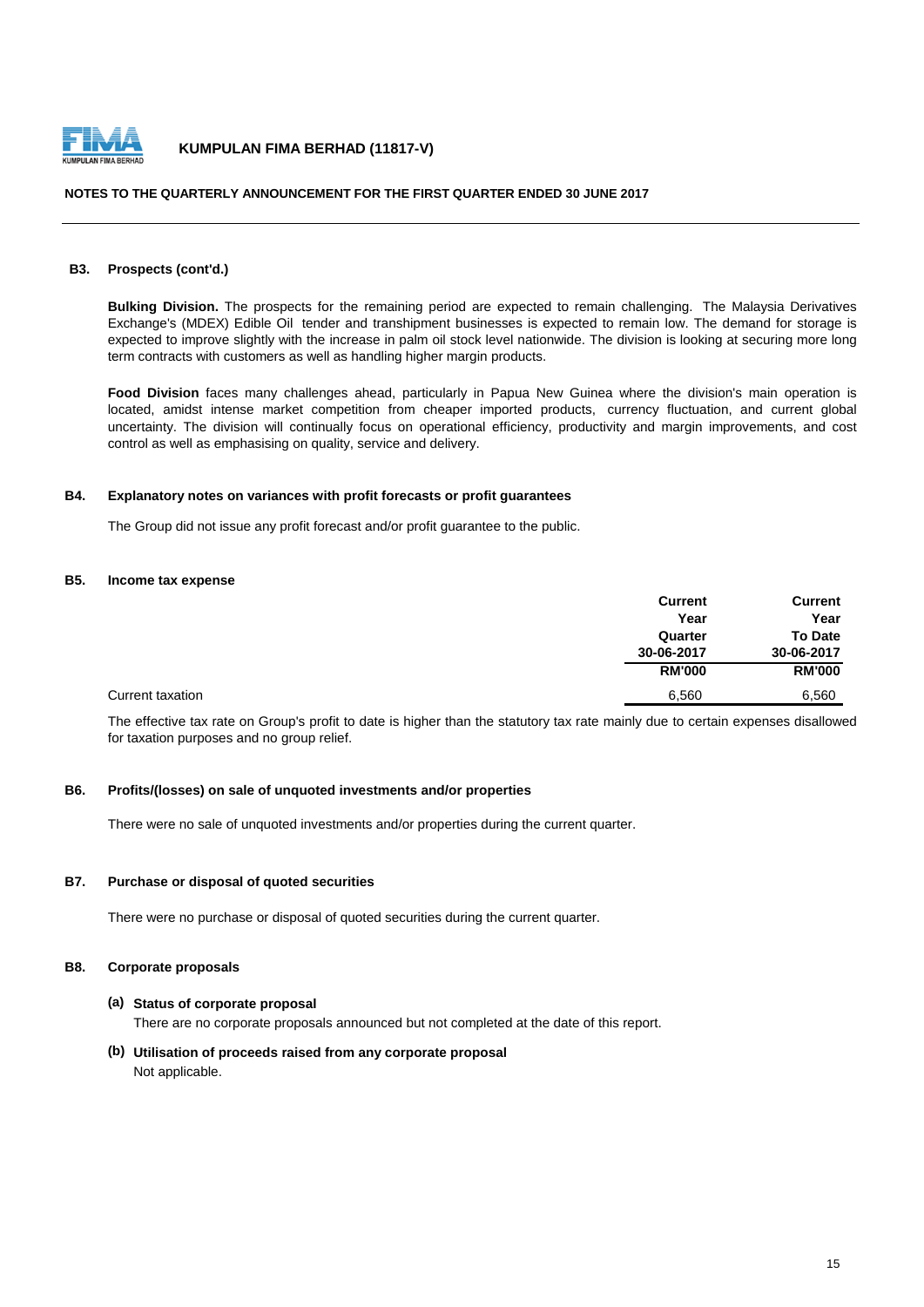

# **NOTES TO THE QUARTERLY ANNOUNCEMENT FOR THE FIRST QUARTER ENDED 30 JUNE 2017**

#### **B9. Borrowings and debt securities**

|                                   | As at<br>30-06-2017<br><b>RM'000</b> | As at<br>31-03-2017<br><b>RM'000</b> |
|-----------------------------------|--------------------------------------|--------------------------------------|
| Secured:                          |                                      |                                      |
| Non-current                       |                                      |                                      |
| *Obligations under finance leases | 16,012                               | 16,176                               |
| <b>Current</b>                    |                                      |                                      |
| *Obligations under finance leases | 624                                  | 646                                  |
| Bankers' acceptance               | 9,443                                | 9,516                                |
| Short term revolving credit       | 10,000                               | 5,000                                |
|                                   | 20,067                               | 15,162                               |
|                                   | 36,079                               | 31,338                               |

\* The obligations under finance leases are in respect of the following land lease:

- (i) A 99 year land lease granted to subsidiary, Gabungan Warisan Sdn. Bhd. to develop approximately 249.8 ha of land in Kuala Krai, Kelantan Darul Naim. The lease expires on 2 July 2112.
- (ii) Sub-leases granted to subsidiaries, Taka Worldwide Trading Sdn. Bhd. and Etika Gangsa Sdn. Bhd. over 2 parcels of land measuring approximately 404.6 ha, deemed suitable for oil palm cultivation, situated in Mukim Relai, Daerah Jajahan Gua Musang, Kelantan for a term of 66 years expiring 5 March 2075, with an option to renew for a further period of 33 years.
- (iii) A 60 year lease granted to subsidiary, R.N.E. Plantation Sdn Bhd over 1 plot of agricultural land measuring 2,000 ha located at Sungai Siput, Daerah Kuala Kangsar, Perak. The lease will expire on 3 August 2075, with an option to renew for a further 30 years.

# **B10. Realised/unrealised earnings/(losses)**

|                                                            | As at                       | As at<br>31-03-2017<br><b>RM'000</b> |
|------------------------------------------------------------|-----------------------------|--------------------------------------|
|                                                            | 30-06-2017<br><b>RM'000</b> |                                      |
|                                                            |                             |                                      |
| Total retained earnings of Kumpulan Fima Berhad            |                             |                                      |
| and its subsidiaries:                                      |                             |                                      |
| - Realised                                                 | 382.142                     | 351,333                              |
| - Unrealised                                               | (36.047)                    | (44,767)                             |
|                                                            | 346.095                     | 306,566                              |
| Total share of retained earnings from                      |                             |                                      |
| associated companies:                                      |                             |                                      |
| - Realised                                                 | 36,170                      | 38,611                               |
| - Unrealised                                               | (4.279)                     | (4,346)                              |
|                                                            | 31.891                      | 34,265                               |
| Consolidation adjustments                                  | (57, 683)                   | (25,452)                             |
| Total group retained earnings as per consolidated accounts | 320.303                     | 315,379                              |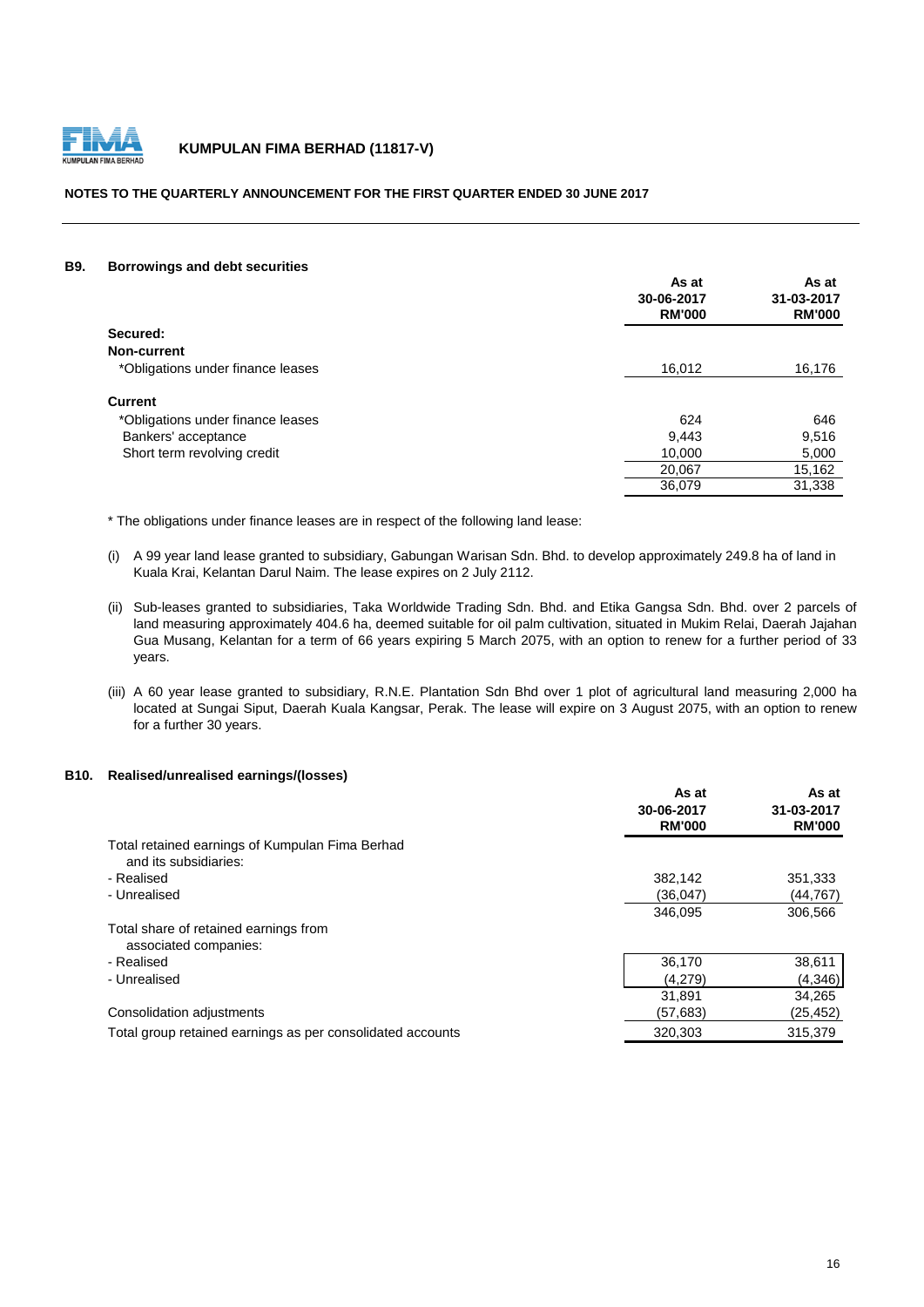

#### **NOTES TO THE QUARTERLY ANNOUNCEMENT FOR THE FIRST QUARTER ENDED 30 JUNE 2017**

#### **B11. Changes in material litigations**

Pending material litigation since preceding quarter is as follows:

(i) On 21 October 2016, a subsidiary, Fima Corporation Berhad ("FimaCorp") announced that its Indonesian subsidiary, PT Nunukan Jaya Lestari ("PTNJL") has institued legal proceedings to challenge the order issued by the Menteri Agraria dan Tata Ruang/Kepala Badan Pertanahan Nasional ('Defendant") ("Ministerial Order") to revoke PTNJL's land title Hak Guna Usaha No. 01/Nunukan Barat ("HGU") with immediate effect.

The Ministerial Order was on the basis that the HGU was improperly issued due to administrative irregularities performed by certain officers of the Badan Pertanahan Nasional Provinsi Kalimantan Timur at the time of the issuance of the HGU in 2003, resulting in parts of the area within the HGU to overlap with foresty areas. PTNJL's planted area affected by the Ministerial Order measures 3,691.9 hectare.

On 21 October 2016, PTNJL filed an application in the Pengadilan Tata Usaha (State Administrative Court) in Jakarta, Indonesia seeking an order to annul the Ministerial Order. Simultaneously, in the said application, PTNJL has also sought an order from State Administrative Court to postpone the enforcement of the Ministerial Order pending full and final determination of the matter by the Indonesian courts. The Defendant, together with a third party interverner, PT Adindo Hutani Lestari, have filed a defence against the said suit.

On 13 June 2017, the State Administrative Court dismissed the application filed by PTNJL to annul the Ministerial Order. Subsequently on 24 July 2017, PTNJL filed and appeal to the Pengadilan Tinggi Tata Usaha Negara Jakarta to appeal against the decision of the State Adminstrative Court.

Notwithstanding the Ministerial Order, the local government in Kabupaten Nunukan, in the interest of good order, has given its undertaking and allowed PTNJL to continue to lawfully operate its plantation operations until the final determination of the matter by the Indonesian courts. Based on the current circumstances, the Board is of the opinion that the Ministerial Order will not have any immediate operational and financial impact on the Group.

(ii) Following the termination of the Tenancy Agreement by Malaysia Airports Holding Berhad ("MAHB") on 11 May 2000, a subsidiary, FimaCorp, as the Principal Tenant issued a termination notice dated 15 May 2000 to all its respective subtenants at Airtel Complex, Subang.

Pursuant to the above, on 28 September 2001, FimaCorp was served a Writ of Summons dated 9 August 2001 from a tenant ("Plaintiff") claiming for a compensation sum of approximately RM2.12 million being the renovation costs and general damages arising from the early termination of the Tenancy Agreement at Airtel Complex, in Subang. The Board of FimaCorp had sought the advice of the solicitors and was of the opinion that there should be no compensation payable to the Plaintiff as the demised premises was acquired by a relevant authority, MAHB, which was provided in the Tenancy Agreement between FimaCorp and the Plaintiff.

On 11 November 2008, the Court had disposed off this matter summarily in favour of the Plaintiff and on 4 March 2009, FimaCorp had filed its Record of Appeal to the Court of Appeal to appeal against the decision.

The subsidiary had made full provision for the compensation claim of RM2.12 million in the financial year ended 31 March 2009.

On 27 September 2011, the Court of Appeal had allowed FimaCorp's appeal against the decision handed down by the High Court. However, the Court of Appeal had directed that the matter be remitted back to the High Court for a full trial. There has been no development since 27 September 2011.